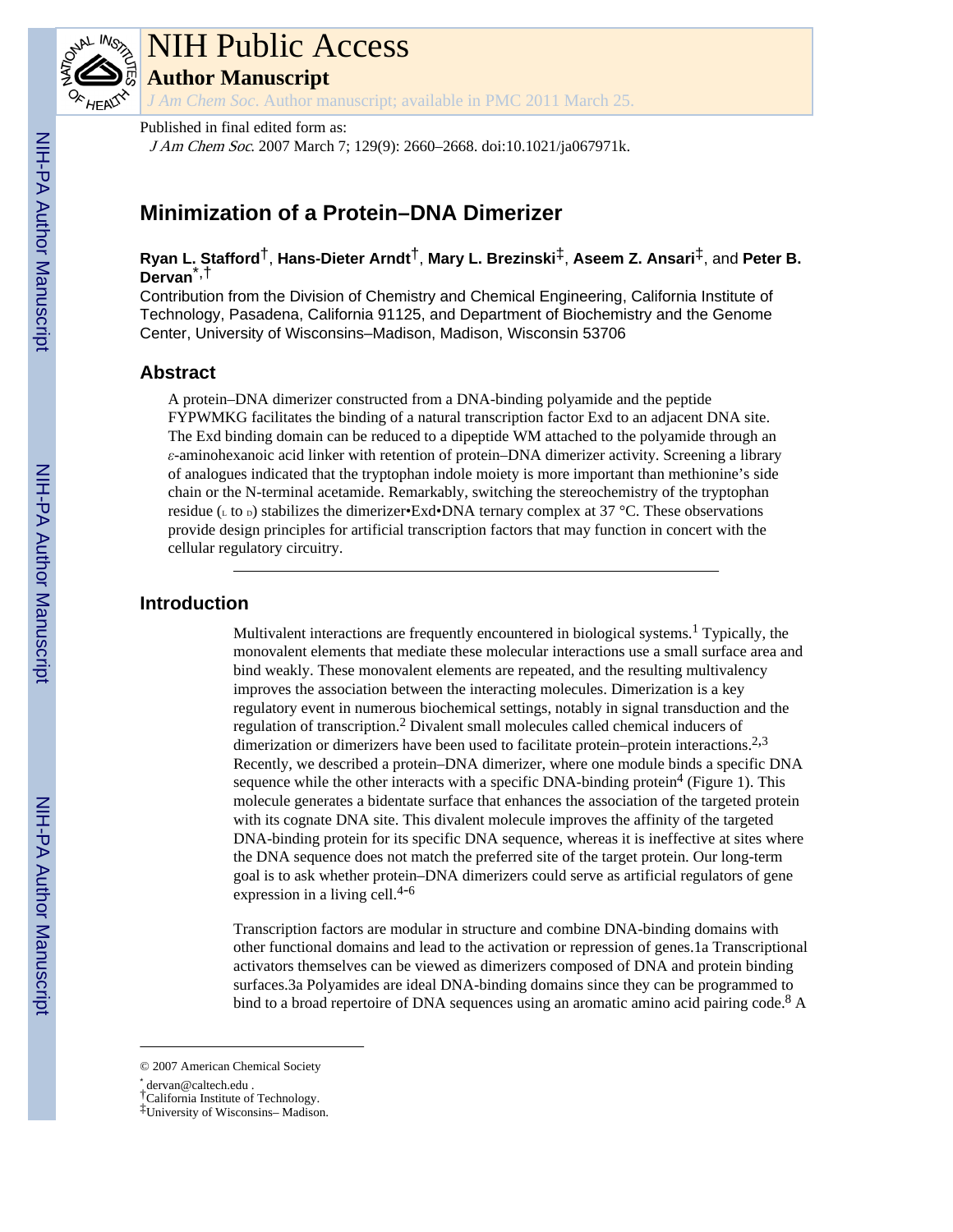hairpin polyamide–YPWM conjugate facilitates the binding a natural transcription factor extradenticle (Exd) to an adjacent DNA site.<sup>4</sup> The protein–DNA dimerizer 1 mimics the homeobox (HOX) transcription factor ultrabithorax (Ubx)<sup>9a</sup> (Figure 2a). Ubx cooperatively binds to DNA with the HOX cofactor protein Exd.<sup>10</sup> Their interaction is primarily mediated through Ubx's conserved YPWM peptide motif, which crosses the DNA minor groove to the major groove binding Exd.<sup>9</sup> Similarly, in human homologs as well, the YPWM motif is highly conserved within the HOX protein family and is often referred to as a hexapeptide  $\phi$ YPWMK, as the central YPWM tetrapeptide is often flanked by a hydrophobic residue ( $\phi$ ) and a charged residue, such as Lys or sometimes  $Arg<sup>11</sup>$ 

In this study, we address what are the minimum requirements for Exd recruitment. The Trp residue is strictly conserved, and a conservative mutation of Trp to Phe has been shown to lead to HOX proteins that no longer cooperatively bind to DNA with their cofactor proteins. <sup>12</sup> Met to Ile and Tyr to Leu mutations to the YPWM motif of HoxB4 have also been shown to eliminate cooperative binding.<sup>13</sup> The crystal structures of Ubx/Exd/DNA, HoxB1/Pbx1/ DNA, and HoxA9/Pbx1/DNA complexes show the Trp indole deep in the protein binding pocket with an adjacent Met or Leu side chain reinforcing this interaction and mediating important protein contacts.<sup>9</sup> Thus, our efforts to minimize the protein-binding domain have centered on the Trp and Met residues.

The Exd-binding domain was reduced to the dipeptide WM and tethered to the polyamide DNA-binding domain through an *ε*-aminohexanoic acid linker. We report here that this conjugate with a smaller protein-binding domain retains significant dimerizing activity with Exd. A set of dipeptide analogues were screened to assess the importance of the remaining moieties. Minimized conjugates were then studied at physiologically relevant temperatures for fruit fly (20 $\degree$ C) and human cell lines (37 $\degree$ C).

## **Results**

#### **Protein–DNA Dimerizer•Exd Sequence Specificity**

Exd is expected to bind 5'-TGAT-3' as found in the Ubx/Exd/DNA crystal structure, <sup>9a</sup> and the hairpin polyamide ImImPyPy-*γ*-ImPyPyPy codes for the sequence 5′-WGWCCW-3′, where W equals A or  $T^8$ . Exd (underlined) and polyamide sites were combined to create a composite site 5′-TGATTGACCA-3′ to study Exd recruitment by polyamide–FYPWMKG conjugate **1** 4 (Figure 2a). To confirm both the orientation preference of Exd recruitment as well as the specificity with respect to mismatch sites, MPE footprinting titrations<sup>14</sup> have been carried out on a DNA fragment featuring a polyamide mismatch site I (5′- TGATGGATTG-3′) and Exd upstream II (5′-TGATTGAC–CA-3′), as well as downstream III (5′-TGACCATGAT-3′) orientations (Figure 2b, right). An MPE footprint titration of dimerizer **1** without Exd protein present confirmed its highly specific binding, with an identical protection pattern for both sites II and III. Binding to site I, which is a single base pair mismatch for the polyamide DNA-binding domain in **1**, only occurred at  $\geq 10 \mu M$ concentration, indicating a selectivity of better than 50-fold (Figure 2b, left). When 40 nM Exd was present with **1**, the MPE protection pattern was observed at a 3-fold lower concentration exclusively at site II, enhancing the selectivity over the site I to 150-fold and the Exd downstream site III to 3-fold. Furthermore, despite the presence of five sites for Exd on the DNA fragment, Exd alone at 1 *μ*M concentration did not give rise to detectable binding. These results provide evidence for cooperative enhancement of binding of the dimerizer and Exd only when Exd's site is located upstream from the polyamide's. Subsequent experiments using DNA microarrays confirm that **1** prefers to recruit Exd to the consensus site 5′-NGANWGWC-3′ over other Exd–dimerizer DNA site spacings and orientations.4c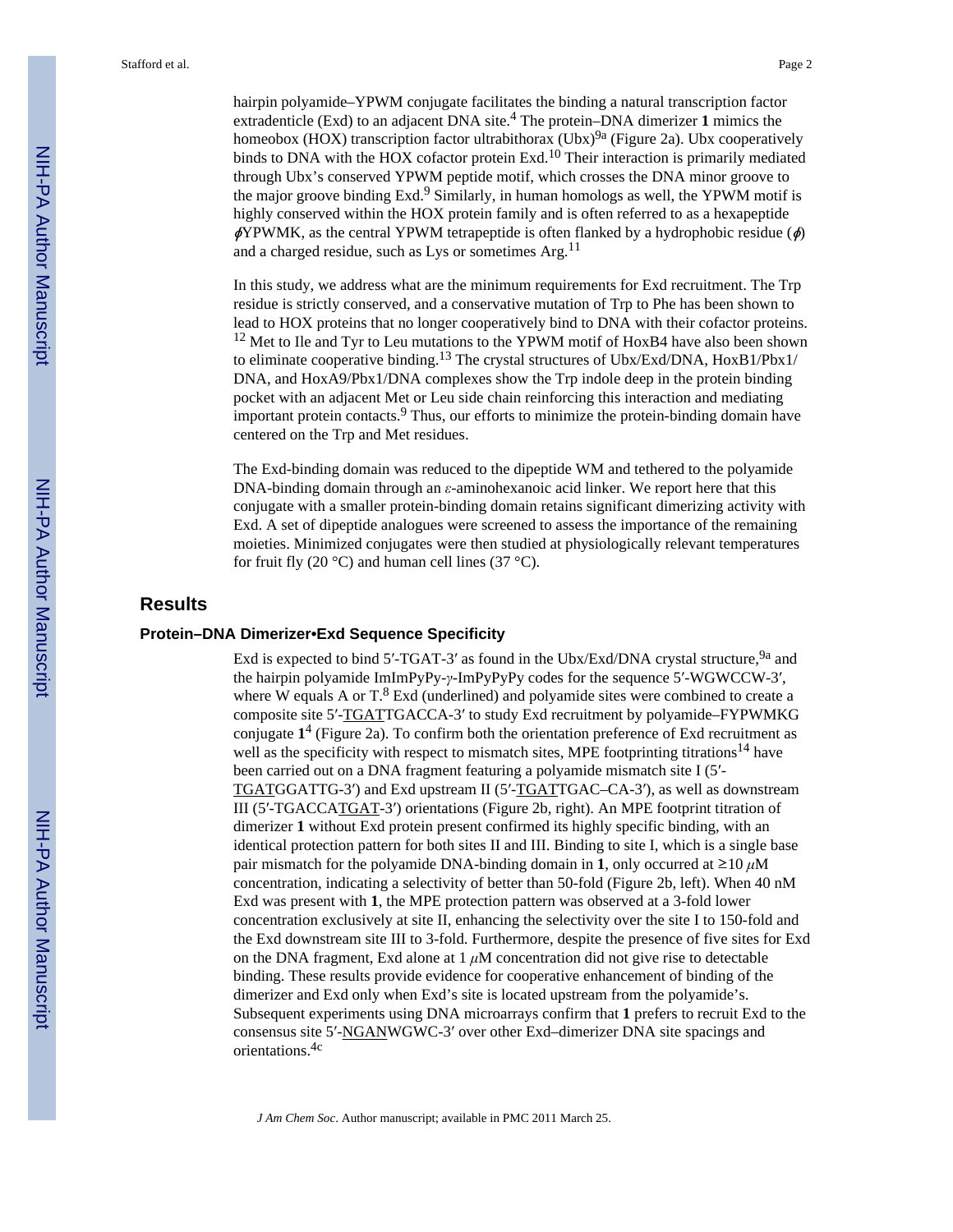downstream arrangement site III. This observation supports the selectivity of the dimerization event, both for sequence composition and arrangement of the respective halfsites.

#### **Analyzing Changes to the Protein-Binding Domain on Dimerization (4 °C)**

The binding of Exd to DNA in the presence of various dimerizers was measured at 4 °C by electrophoretic mobility shift assays (EMSA). Exd protein binding was studied on a 32Plabeled 47 base pair double-stranded DNA duplex containing a match composite binding site (5′-TGATTGACCA-3′) identical to site II in Figure 2b in the presence of compounds **1**– **5** and **15**–**22** (Figures 3 and 4). For comparison, a control titration with Exd alone was performed (top left, Figure 4). Negligible Exd binding was observed up to 100 nM concentrations; however, multiple Exd molecules appear to bind weakly and nonspecifically at  $1 \mu$ M, in line with previous findings.<sup>4</sup> Thus, subsequent titrations were kept below this threshold and performed in the 10 pM to 100 nM range.

Upon the addition of 50 nM of conjugate **1**, the Exd DNA equilibrium association constant  $(K_a)$  was enhanced  $(K_a = 1.5 \pm 0.3 \times 10^9 \text{ M}^{-1})$ , <sup>15</sup> yielding a nearly complete band shift (i.e.,  $\Theta_{\text{app}} \geq -0.93 \pm 0.01$ ) at 5 nM Exd (Table 1). Thus, the presence of dimerizer 1 enhances  $\text{Exd's DNA affinity by } 1000\text{-fold.}^4$  In controls, experiments with 50 nM of the parent polyamide **2**, which contains no peptide but has been shown previously by DNase footprinting experiments to bind specifically to the DNA-binding domain match site,<sup>16</sup> appears to enhance Exd's DNA affinity for DNA, as evidenced by the partial band shift (i.e.,  $\Theta_{\text{app}} = 0.5 \pm 0.2$ ).<sup>17</sup> The mismatch polyamide 3, which is not expected to bind the polyamide match site,<sup>18</sup> does not lead to any measurable enhancement of Exd's DNA affinity. Thus, the DNA-binding polyamide bound by itself to the match site appears to facilitate Exd's binding to DNA but is insufficient for stable complex formation. As a further control, modified hairpin **4** was investigated to evaluate the effect of the proximal linker domain. The propylacetamide linker appeared to reduce the polyamide's contribution relative to hairpin **2**. Exd titrations in the presence of 50 nM of the YPWM peptide **5** did not lead to any measurable enhancement of Exd–DNA affinity, indicating that the polyamide DNA-binding domain is indispensable for dimerization.

The truncated dipeptide dimerizer **15** exhibited a similar binding affinity for DNA to **1** (see DNase I footprinting data below), so 50 nM concentration was used for the dipeptide analogues to saturate the DNA binding site and ensure direct comparisons could be made to changes to the presumed Exd binding domain. Polyamide–Ac–WM–dipeptide conjugate **15** enhanced Exd's DNA affinity almost 50% as effectively as the larger conjugate  $1$  ( $K_a = 7 \pm 1$  $2 \times 10^8$  M<sup>-1</sup>), with high levels of complex formation ( $\Theta_{app} = 0.84 \pm 0.06$ ). When the stereochemistry of the Trp residue was inverted (**16**), Exd's DNA affinity remained the same  $(K_a = 1.0 \pm 2 \times 10^9 \text{ M}^{-1})$  with a slightly higher amount of complex formation ( $\Theta_{app} = 0.91 \pm 10^9 \text{ M}^{-1}$ ) 0.03). Substituting the Trp with Phe (**17**) or Ala (**18**) lowered Exd's DNA affinity so that it qualitatively appeared to be as effective as polyamide **2** by itself. In contrast to what was observed with the Trp residue, the Met residue could be converted to Ala (**19**) and Gly (**20**) without strongly affecting Exd's DNA affinity ( $K_a$ 's = 6 ± 1 × 10<sup>8</sup> M<sup>-1</sup> and 5 ± 2 × 10<sup>8</sup> M<sup>-1</sup>, respectively) or the levels of complex formation ( $\Theta_{app} > 0.75$ ). Noting that the stereochemistry of the Trp could be inverted (**15** to **16**), we examined whether the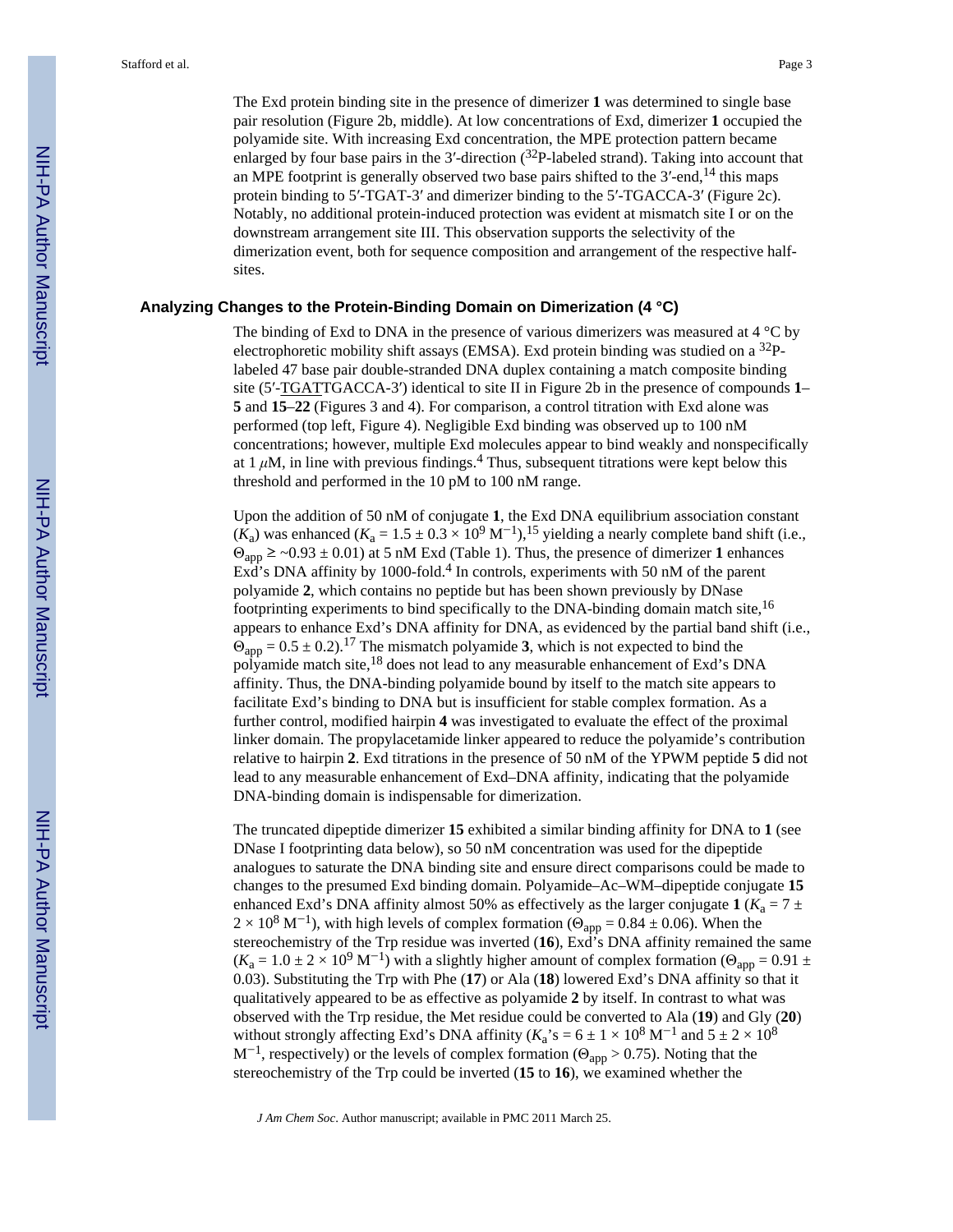stereogenic acetamide might be eliminated. Both conjugates **21** and **22** maintained similar Exd binding affinities (both  $K_a$ 's = 7 ± 1 × 10<sup>8</sup> M<sup>-1</sup>), albeit with slightly reduced levels of complex formation ( $\Theta_{app} = 0.71 \pm 0.10$  and  $0.65 \pm 0.07$ , respectively). Interestingly, all of the minimal dimerizers that showed strong Exd recruitment yielded binding constants within 3-fold of conjugate **1**.

#### **Analyzing Selected Dimerizers for Exd Binding at Higher Temperatures**

The initial screen of dimerizers at 4 °C by gel shift yielded the promising minimal dimerizers **15** and **16**, which were further investigated (Figure 5 and Table 2). Specifically, the ability of conjugates **15** and **16** to recruit Exd at higher temperatures will be relevant to planned experiments in fruit flies (20 °C) and in human cell lines (37 °C).<sup>19</sup> Furthermore, the weak contribution of the DNA-binding domain by itself was investigated at these higher temperatures using compound **2**. The change from 4 to 20 °C did not significantly change Exd's *K*<sup>a</sup> in the presence of compounds **1**, **15**, and **16** but markedly reduced the apparent effect seen by the polyamide DNA-binding domain **2**. Increasing the temperature further to 37 °C did not significantly affect Exd's *K*<sup>a</sup> for compounds **1** and **16** but considerably impaired compound **15**'s ability to recruit Exd. Remarkably the only structural difference between compound **15** and **16** is the stereochemistry at the tryptophan residue, which apparently leads to a more stable ternary complex.

#### **Conjugate DNA Binding Affinity and Sequence Specificity**

The DNA affinity and sequence selectivity of conjugate **15** at 20 °C in the absence of Exd was determined by DNase I footprinting<sup>14</sup> (Figure 6 and Table 3). Binding energetics for compounds **1**–**3** have been reported previously.4a,16,18 Experiments with **15** were performed using the same 3′-radiolabeled 250-base pair restriction fragment of a plasmid that was previously used for conjugate **1**. This fragment contains a 5′-TGGTCA-3′ match site IV as well as three single base pair mismatch sites I–III, 5'-AGCCA-3', 5'-TGGGCA-3', and 5'-TGGCCA-3′, respectively. The attachment of the glycine-linked Ac–FYPWMK–peptide to the DNA-binding domain of conjugate **1** was previously found to reduce the affinity approximately 100-fold with respect to the parent polyamide.<sup>4a</sup> Furthermore, the sequence specificity of **1** was diminished with respect to mismatch sites I and III, but it was still able to discriminate against mismatch site II by about 20-fold. The affinity of the minimized hairpin polyamide–WM (**15**) for its match site IV was improved by approximately 3-fold  $(K_a = 5.1 \pm 1.0 \times 10^8 \text{ M}^{-1})$ . The sequence specificity was also found to be more than 25-fold for the match site IV with respect to mismatch sites I–III. Hence, the reduction in the size of the protein binding domain of the conjugate fully restored the intrinsic DNA sequence selectivity of the protein–DNA dimerizer.

## **Discussion**

The observation that a dipeptide WM is sufficient for Exd recruitment is remarkable given that the YPWM motif is highly conserved with the consensus sequence  $\phi$ YPWMK (where  $\phi$ denotes a hydrophobic residue) in the majority of HOX proteins<sup>11</sup> and that residues flanking the motif have been shown to contribute to the interaction.12d The total solvent-accessible surface area buried between Exd and the YPWM peptide of Ubx is ~570  $\AA^{9a}$  where on average the buried surface area between more stable protein–protein interfaces is about 2000 Å.<sup>20</sup> From the crystal structures of the Ubx/Exd/DNA and HoxB1/Pbx1/DNA ternary complexes it was clear, however, that the majority of the contacts involved the Trp indole substituent, with the Met residue reinforcing the interaction.<sup>9</sup> Moreover, a related crystal structure of the HoxA9/Pbx1/DNA complex reveals a divergent AANWLH interaction motif bound in an entirely different conformation. The only distinct structural similarity between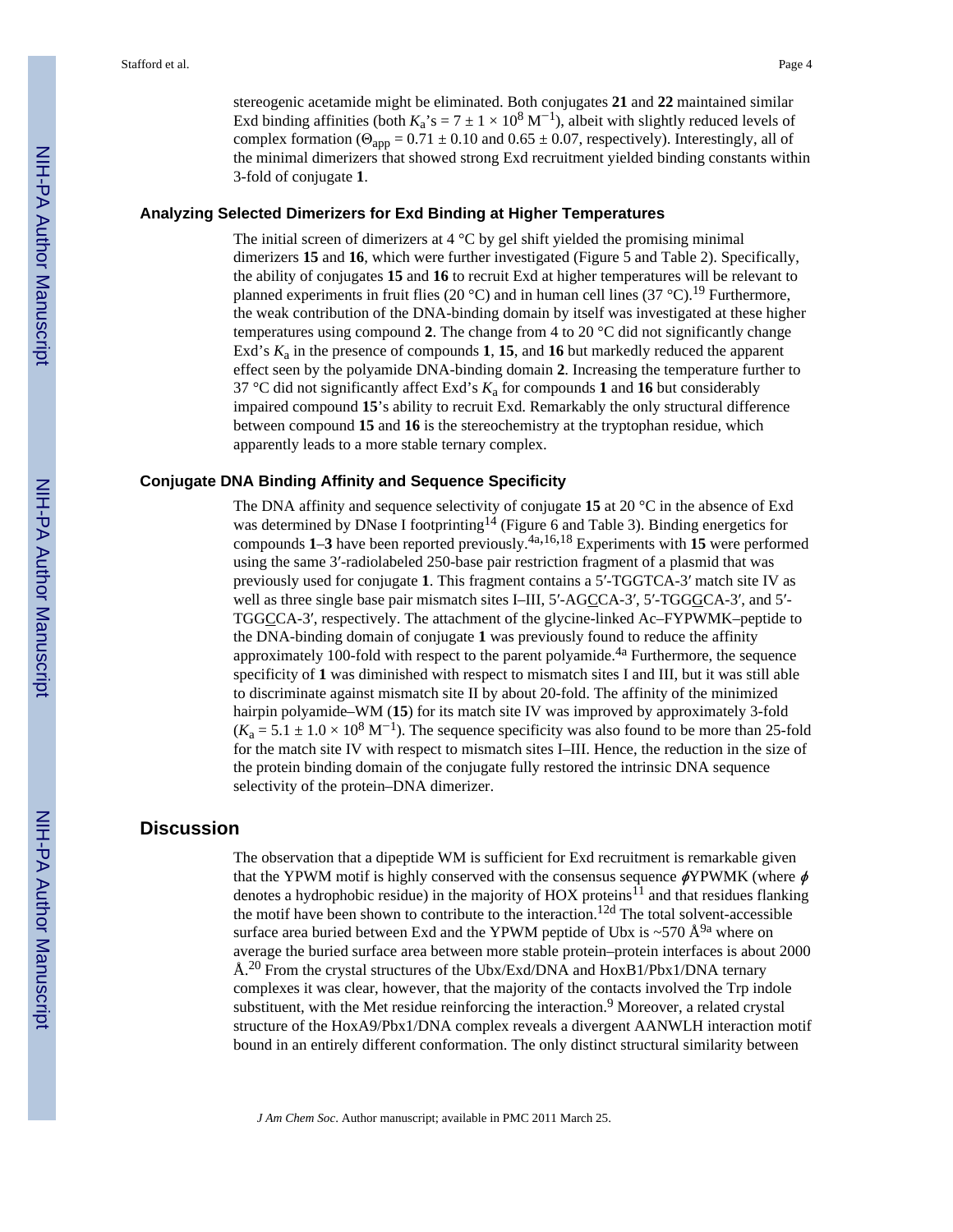the AANWLH motif of HoxA9 and the other YPWM motifs is the orientation of the Trp side chain in the protein binding pocket.

In line with these findings, the data presented here underscore the importance of the Trp side chain and to a lesser extent the Met residue. A "conservative" change of Trp to Phe, which reduces the hydrophobic interaction surface area and should eliminate the hydrogen bond to the main chain carbonyl of Leu23a (Exd homeodomain numbering),  $9$  abrogates the efficacy of the protein-binding domain of the dimerizer. Similarly, a Trp to Ala substitution is not tolerated. Truncating the Met side chain to a methyl or hydrogen only partially reduces efficacy but still provides a functional protein-binding domain. Inverting the stereochemistry of the Trp residue enhances stability, particularly at higher temperatures. It is likely that the indole moiety adopts a similar position in the Exd binding pocket as in the crystal structures. 9 Thus, the structural change enforced by the stereo-chemical switch (**15** and **16**) probably positions the acetamide in a favorable position for hydrogen-bonding contacts with Tyr25 of Exd, the DNA, or the dimerizer's linker domain. Analogues lacking the acetamide retained some efficacy when compared to that of the L-Trp dimerizer **15** but do not lead to further insight into why the unnatural peptide of **16** is an improvement over **15**.

Our results support the notion that the geometry of the Exd protein and the protein-binding module in the DNA–dimerizer–protein complex do not deviate substantially from the structurally characterized ternary DNA–protein–protein complexes. Furthermore, MPE footprinting established Exd's DNA binding site in the ternary DNA–dimerizer–protein complex as the expected 5′-TGAT-3′ match sequence upstream of the polyamide binding site 5′-TGACCA-3′. With the use of this information, a model of dimerizer **15** was constructed by superimposing a representative polyamide structure (PDB code 365D)21 on the Ubx/Exd/DNA ternary complex (PDB code 18BI).9a The DNA was replaced with an idealized B-form duplex (5′-AGGTGAT–TGACCACCAC-3′) created with 3DNA,22 and after making the requisite chemical changes, local energy minimization was performed23 (Figure 7). The three α-helix homeodomain of Exd is shown bound to the DNA major groove at 5′-TGAT-3′ adjacent to the minor groove-binding polyamide at 5′-TGACCA-3′ where the dimerizer protein-binding domain, which was previously part of Ubx, is attached by a linker to an internal pyrrole subunit in the hairpin.

Interestingly, the polyamide DNA-binding domain by itself was shown to contribute to the enhancement of Exd's DNA affinity at low temperatures even though there are likely to be no direct contacts between the protein and the polyamide. The DNA minor groove is likely altered by the polyamide binding event, which may affect the adjacent major groove binding site for Exd. Polyamides have been shown to expand the width of the DNA minor groove by approximately 1 Å.<sup>24</sup> The minor groove polyamide binding site is also widened in the Exd/ Ubx/DNA structure.<sup>9a</sup> The polyamide–DNA binding event appears to play an *allosteric* role in enhanced Exd binding. Undoubtedly, other changes cannot be ruled out, such as locally dampened structural dynamics, distortion of the nitrogenous bases, and reorientation of the phosphate backbone. We note that a seemingly innocuous propylacetamide linker on a pyrrole subunit appears to eliminate the polyamide's weak energetic contribution, which underscores that small structural changes are at play. It is unclear if a simple dipeptide motif would be functional in the context of a natural protein such as Ubx.

In earlier studies we observed that the DNA binding selectivity for the polyamide–peptide conjugate **1** was reduced relative to that of the parent hairpin **2**. 4 The DNA specificity of the conjugate was restored by changing both the Trp and Met residues to Ala, which suggested that the Trp or Met might be responsible for the reduced recognition specificity.<sup>4a</sup> It is now clear, however, that a polyamide–peptide conjugate containing Trp and Met residues can exhibit sequence selectivity as evidenced by the footprinting of polyamide–WM conjugate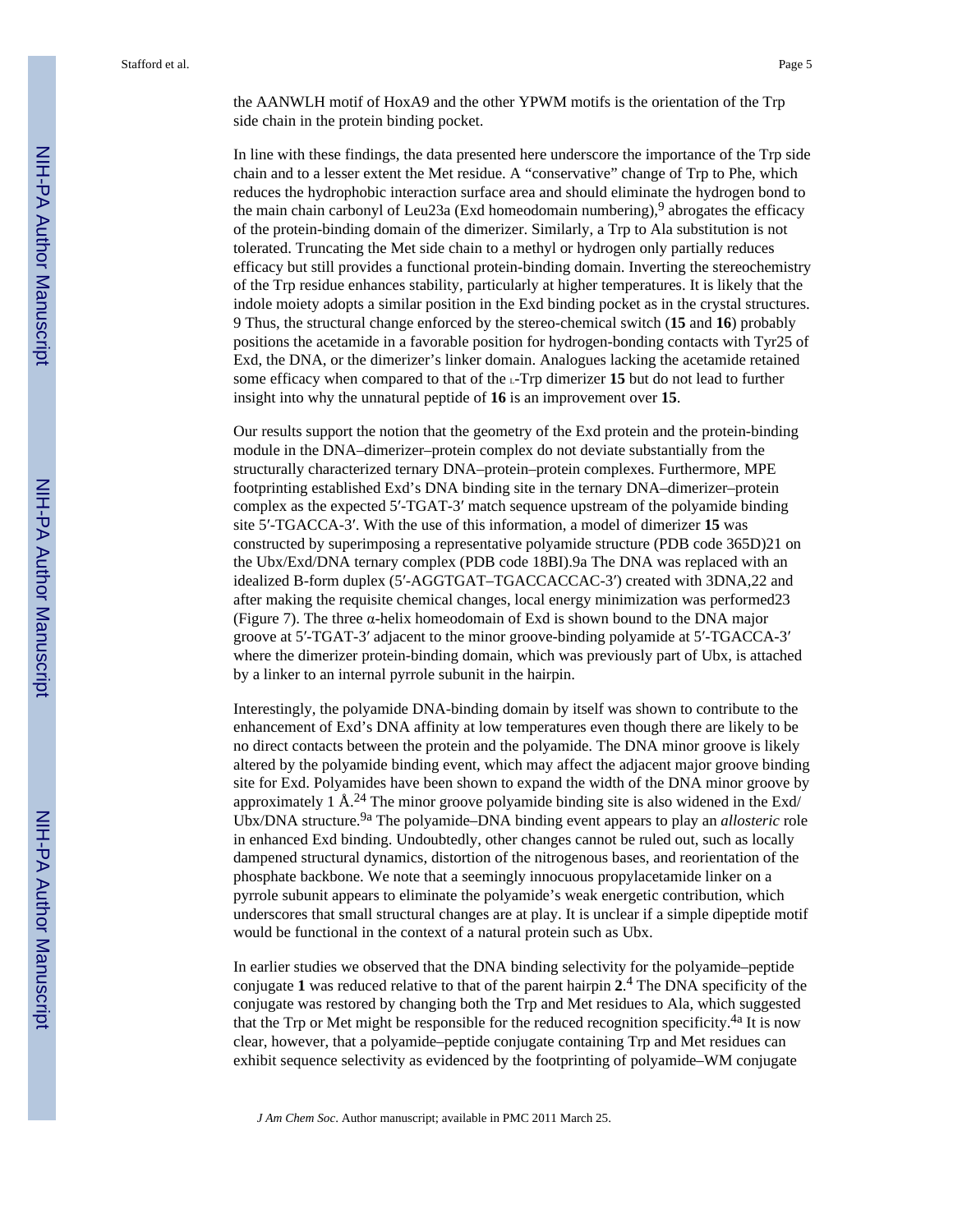**15**. The diminished DNA binding affinity and specificity of polyamide–FYPWMKG conjugate **1** might be related to the overall size or hydrophobicity of the peptide, which suggests minimization may be a way to ensure specificity of DNA binding in the construction of polyamide conjugates and protein–DNA dimerizers in general.

## **Conclusion**

Small molecule protein–DNA dimerizers allow the cooperative recruitment of the transcription factor Exd to a specific DNA sequence. Although the polyamide itself was found to contribute to Exd's DNA binding, the dipeptide WM protein binding domain was required for stable complex formation. Covalently linking polyamides to small molecule protein binders could emerge as a general strategy for the construction of artificial transcription factors.<sup>25</sup> The conjugate with the unnatural  $\beta$ -Trp is expected to reduce sensitivity to endogenous proteases and should function at biologically relevant temperatures. Although these minimized dimerizers might be further optimized, for instance through iterative changes to the linker length, composition of the polyamide, and various substitutions to the Trp indole, biologically driven projects utilizing the minimized dimerizers are in progress. Developmental processes in fruit flies have been perturbed using polyamides.28 The question arises whether the polyamide–WM dimerizer can interfere specifically with the normal function of Exd leading to distinct fruit fly phenotypes<sup>10a</sup> which will be reported in due course.

## **Experimental Section**

#### **Materials**

Wang resin and Fmoc-protected amino acids were purchased from Novabiochem unless stated otherwise. Super acid sensitive resin (SASRIN) was purchased from Bachem. Boc-*β*-Ala-PAM resin was purchased from Peptides International. Trifluoroacetic acid (TFA) was purchased from Halocarbon. Molecular biology grade ethylenediaminetetraacetic acid (EDTA), potassium glutamate, and acetylated bovine serum albumin (BSA) were purchased from Sigma. 3-Indolepropionic acid was purchased from Aldrich. *rac*-Dithiothreitol (DTT) was purchased from ICN. Other chemicals were purchased from Aldrich or EM Sciences and used without further purification. All other solvents were purchased from EM Sciences and were reagent grade. Water (18 M $\Omega$ ) was purified using a Millipore MilliQ water purification system. Biological experiments were performed using Ultrapure distilled water (DNase/RNase free) purchased from Gibco. The pH of buffers was adjusted using a Beckman 340 pH/temp meter. All buffers were sterilized by filtration through either a Nalgene 0.2 *μ*m cellulose nitrate filtration device or a Pall Acrodisc syringe filter HT Tuffryn membrane (0.2 *μ*m). DNA oligonucleotides were obtained from the Biopolymer Synthesis and Analysis Facility at the Beckman Institute, California Institute of Technology. [ $\alpha$ -<sup>32</sup>P]-thymidine-5'-triphosphate (≥3000 Ci/mmol) and [ $\alpha$ -<sup>32</sup>P]-deoxyadenosine-5'triphosphate (≥6000 Ci/mmol) were purchased from DuPont/NEN. [*γ*-<sup>32</sup>P]-adenosine-5′ triphosphate (≥6000 Ci/mmol) was obtained from ICN. Calf thymus DNA was from Amersham, and all enzymes were obtained from Roche.

#### **Methods**

UV spectra were recorded in water using a Beckman Coulter DU 7400 spectrophotometer. All polyamide concentrations were determined using an extinction coefficient of  $\varepsilon$  = 69 500 M<sup>-1</sup>⋅cm<sup>-1</sup> at a  $\lambda_{\text{max}}$  near 310 nm. Peptide concentrations were determined using an extinction coefficient of  $\varepsilon = 5500 \text{ M}^{-1} \cdot \text{cm}^{-1}$  at  $\lambda_{\text{max}}$  equal to 280 nm. Matrix-assisted, LASER desorption/ionization time-of-flight mass spectrometry (MALDI-TOF MS) was performed using an Applied Biosystems Voyager DE Pro spectrometer. Electrospray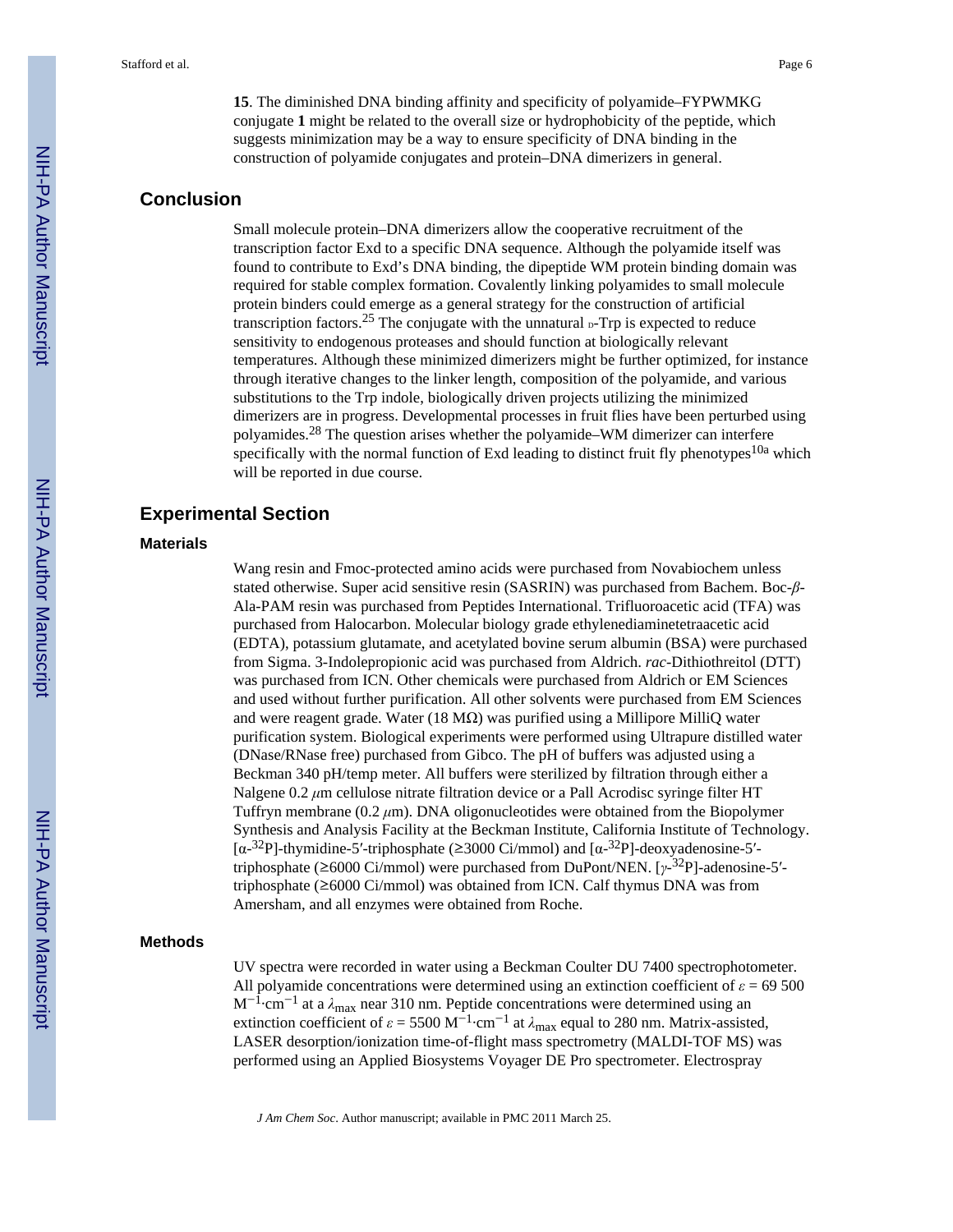ionization (ESI) mass spectrometry was performed using a Finnigan LCQ ion trap mass spectrometer. Analytical high-pressure liquid chromatography (HPLC) was performed with a Beckman Gold system equipped with a diode array detector using a Varian Microsorb-MV 300 C18 column (8 *μ*m particle size, 250 mm × 4.6 mm). Preparative HPLC was performed with a Beckman Gold system equipped with a single-wavelength detector monitoring at 310 nm using a Waters DeltaPak C18 reversed-phase column (100 *μ*m, 25 mm × 100 mm). For both analytical and preparative HPLC, solvent A was  $0.1\%$  (v/v) aqueous TFA and solvent B was acetonitrile. Compound purity was assessed using an HPLC analytical method employing a gradient of ~4.12% B/min starting from 10% B with a flow rate of 1.5 mL/min. Initial preparative HPLC was performed with a gradient of 10–60% B over 90 min. If the purity of the compound was less than 95%, a second HPLC purification was performed employing a slow gradient through the previous % B elution of the compound.

#### **Synthesis**

Polyamide monomers were prepared as described previously.29,30 Conjugate **1** was synthesized as described previously.<sup>4a</sup> 1: (MALDI-TOF)  $[M + H]^{+}$  calcd for  $C_{108}H_{137}N_{32}O_{19}S^+$  2218.1, observed 2218.0. Polyamides 2, 3, and 6 were synthesized on PAM resin using published BOC-based protocols and purified by reversed-phase HPLC.<sup>29</sup> **2**: (MALDI-TOF)  $[M + H]^+$  calcd for  $C_{57}H_{71}N_{22}O_{10}^+$  1223.6, observed 1223.6. Polyamide **3**: (MALDI-TOF)  $[M + H]^+$  calcd for  $C_{58}H_{72}N_{21}O_{10}^+$  1222.6, observed 1222.6. Polyamide **4**: (MALDI-TOF)  $[M + H]^+$  calcd for  $C_{61}H_{78}N_{23}O_{11}$ <sup>+</sup> 1308.6, observed 1308.7. Peptide 5 was synthesized by coupling 2 equiv of propanolamine with 1.1 equiv of 2-(1Hbenzotriazole-1-yl)-1,1,3,3-tetramethyluronium hexafluorophosphate (HBTU) and 1.1 equiv of *N,N*-diisopropylethylamine (DIEA) in *N,N*-dimethylformamide (DMF) to a previously reported protected peptide<sup>4a</sup> followed by deprotection and purification by reversed-phase HPLC as described. Peptide 5: (ESI, positive)  $[M + H]^+$  calcd for  $C_{52}H_{71}N_{10}O_{10}S^+$  1027.5, observed 1027.5. Polyamide **6** (R = H): (MALDI-TOF) calcd for  $C_{59}H_{76}N_{23}O_{10}$ <sup>+</sup> 1266.6, observed 1266.5. The peptides **7**–**12** were synthesized by manual solid-phase synthesis on Wang resin using standard Fmoc chemistry.<sup>31</sup> **7**: (ESI, negative) [M–H]− calcd for  $C_{24}H_{33}N_4O_5S^-$  489.2, observed 489.1. **8**: (ESI, negative) [M–H]<sup>-</sup> calcd for  $C_{24}H_{33}N_4O_5S^-$ 489.2, observed 489.1. **9**: (ESI, negative) [M-H]<sup>−</sup> calcd for C<sub>22</sub>H<sub>32</sub>N<sub>3</sub>O<sub>5</sub>S<sup>−</sup> 450.2, observed 450.1. **10**: (ESI, negative) [M–H]− calcd for C16H28N3O5S <sup>−</sup> 374.2, observed 374.1. **11**: (ESI, negative) [M–H]− calcd for C22H29N4O<sup>5</sup> <sup>−</sup> 429.2, observed 429.1. **12**: (ESI, negative)  $[M-H]$ <sup>–</sup> calcd for  $C_{21}H_{27}N_4O_5$ <sup>–</sup> 415.2, observed 415.1. The peptides 13–14 were synthesized by manual solid-phase synthesis on SASRIN resin using standard Fmoc chemistry acylating the N-terminal residue with 3-indolepropionic acid activated with HBTU in situ. **13**: (ESI, negative) [M–H]<sup>–</sup> exact mass calcd for  $C_{22}H_{30}N_3O_4S^-$  432.2, observed 432.1. **14**: (ESI, negative)  $[M-H]$ <sup>-</sup> exact mass calcd for C<sub>19</sub>H<sub>24</sub>N<sub>3</sub>O<sub>4</sub><sup>-</sup> 358.2, observed 358.1. Following cleavage from resin, crude peptides **7**–**14** were activated with HBTU and coupled to polyamide  $6$  ( $R = H$ ) to generate polyamide conjugates 15–22, respectively. Then conjugates **15**–**22** were purified by reverse phase HPLC to ≥95% purity (UV). Mass spectra of **15**, **16**, **17**, **18**, and **21** displayed the presence of small amounts (<5%) of methionine sulfoxide. **15**: (MALDI-TOF)  $[M + H]^+$  calcd for  $C_{83}H_{108}N_{27}O_{14}S^+$  1738.8, observed 1738.9. **16**: (MALDI-TOF)  $[M + H]^+$  calcd for  $C_{83}H_{108}N_{27}O_{14}S^+$  1738.8, observed 1738.8. **17**: (MALDI-TOF)  $[M + H]^+$  calcd for  $C_{81}H_{107}N_{26}O_{14}S^+$  1699.8, observed 1699.9. **18**: (MALDI-TOF)  $[M + H]^+$  calcd for  $C_{75}H_{103}N_{26}O_{14}S^+$  1623.8, observed 1623.9. **19**: (MALDI-TOF)  $[M + H]^+$  calcd for  $C_{81}H_{104}N_{27}O_{14}^+$  1678.8, observed 1678.9. **20**: (MALDI-TOF)  $[M + H]^+$  calcd for  $C_{80}H_{102}N_{27}O_{14}^+$  1664.8, observed 1664.9. **21**: (MALDI-TOF)  $[M + H]^+$  calcd for  $C_{81}H_{105}N_{26}O_{13}S^+$  1681.8, observed 1681.8. **22**: (MALDI-TOF)  $[M + H]^+$  calcd for  $C_{78}H_{99}N_{26}O_{13}^+$  1607.8, observed 1607.8.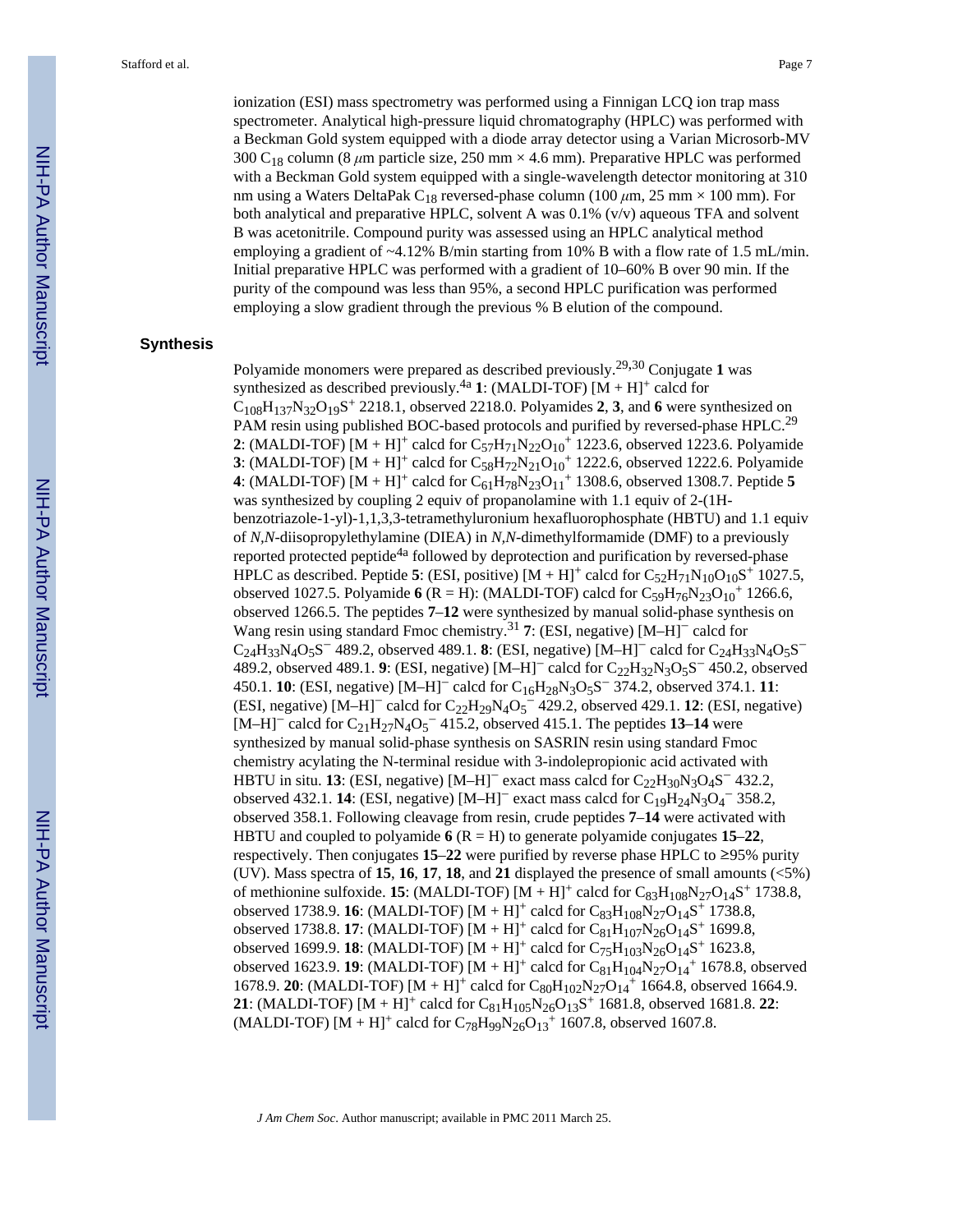#### **Protein Expression and Characterization**

The *Drosophila melanogaster* extradenticle (Exd) homeodomain with its fourth extended helix (residues 238–320)<sup>9</sup> was expressed and FPLC-purified following the precedent of Passner et al. and stored in 25% glycerol at −20 °C.<sup>9</sup> The protein domain identity was confirmed by selective protease cleavage (Lys-C achromobacter peptidase) and MALDI-TOF MS, identifying 8 of 9 predicted fragments. MALDI-TOF MS of the undigested protein fragment was consistent with the isolation of Exd residues 238–320 (calculated mass, 9495.7 *m*/*Z*; observed mass, 9496.0 *m*/*Z*). Protein concentration was determined by measuring the UV absorption at 280 nm using a calculated<sup>32</sup> extinction coefficient of  $\varepsilon = 12$  $600 \text{ M}^{-1} \cdot \text{cm}^{-1}$ .

#### **Preparation of 3′-Labeled DNA for DNase I Footprinting**

Plasmids pHDA1 or pDEH9 (5 *μ*g) were digested using restriction enzymes *Pvu*II and *Eco*RI to yield the crude 250 base pair or 308 base pair restriction fragments.<sup>4a</sup> The 3'overhang regions were filled with  $\left[\alpha^{-32}P\right]$ -dATP and  $\left[\alpha^{-32}P\right]$ -dTTP using the Klenow fragment of DNA polymerase or Sequenase. The radiolabeled oligonucleotides were purified by band extraction from a preparative 6% nondenaturing polyacrylamide gel, diluted to 10 kcpm/ $\mu$ L, stored at  $-78$  °C, and used within 2 weeks.

#### **Preparation of 5′ Labeled DNA for MPE Footprinting**

A  $5'$ - $32$ P-end-labeled (see below) primer  $5'$ -ttc aca cag gaa aca gct atg acc- $3'$  and an unlabeled primer 5'-cgg gga tcc ata cat gat tt-3' were used to amplify a 5'-lower strandlabeled PCR fragment from pHDA1 following published procedures.<sup>14</sup> The radiolabeled oligonucleotides were purified by band extraction from a preparative 6% nondenaturing polyacrylamide gel, diluted to 10 kcpm/*μ*L, stored at −78 °C, and used within 2 weeks.

### **Preparation of 32P-Labeled Synthetic Oligonucleotides for EMSA**

Synthetic oligonucleotides were either labeled by (a) 3′-overhang fillin or (b) 5′ kinase end labeling. Three synthetic oligonucleotides were used: (1) UExdOpt: 5′-gatctcccgg cgaatgattg accatatcgg cgccactgtc acccgga-3′, (2) LExdOpt: 5′-tccgggtgac agtggcgccg atatggtcaa tcattcgccg ggagatc-3′, and (3) LSExdOpt: 5′-tccgggtgac agtggcgccg atatggtcaa tcattcgccg ggag-3′. Annealing was accomplished by mixing equimolar quantities in water, heating to 95 °C for 5 min, and slowly cooling to room temperature over 2 h. The 3′ fill-in was accomplished by annealing UExdOpt and LSExdOpt DNA (~60 pmol) followed by treatment with  $\left[\alpha^{-32}P\right]$ -ATP and  $\left[\alpha^{-32}P\right]$ -dTTP and the Klenow fragment of DNA polymerase. The 5′ end labeling was accomplished by annealing UExdOpt and LExdOpt followed by labeling with [*γ*-<sup>32</sup>P]-ATP and polynucleotide kinase using standard protocols. Both 3′- and 5′-labeled oligonucleotides were then purified by gel electrophoresis and band extraction from a 6% nondenaturing polyacrylamide gel, diluted to 10 kcpm/*μ*L, stored at −78 °C, and used within 2 weeks.

#### **Electrophoretic Mobility Shift Assay (EMSA)**

EMSA experiments were performed as described previously.4a Polyamide conjugates were preincubated with  $\leq$ 5 kcpm/reaction of <sup>32</sup>P-labeled oligonucleotides at room temperature  $(-20 \degree C)$  in buffer for 1 h. Exd protein was then added to the reaction solution in a cold room ( $\sim$ 4 °C), at room temperature ( $\sim$ 20 °C), or in an incubator ( $\sim$ 37 °C) for 1 more hour. The final concentrations were 30 mM potassium glutamate, 10 mM *N*-[2- Hydroxyethyl]piperazine-*N*′-[2-ethanesulfonic acid] (HEPES), 0.2 mM DTT, 10% glycerol, and 0.1 mg/mL BSA (Sigma). A volume of 10 *μ*L of the binding solution was loaded onto a nondenaturing 9% polyacrylamide (29:1 acrylamide/bisacrylamide)/3% glycerol/1X TBE (89 mM trishydroxymethylaminomethane (TRIS) base, 89 mM boric acid, 2 mM EDTA, pH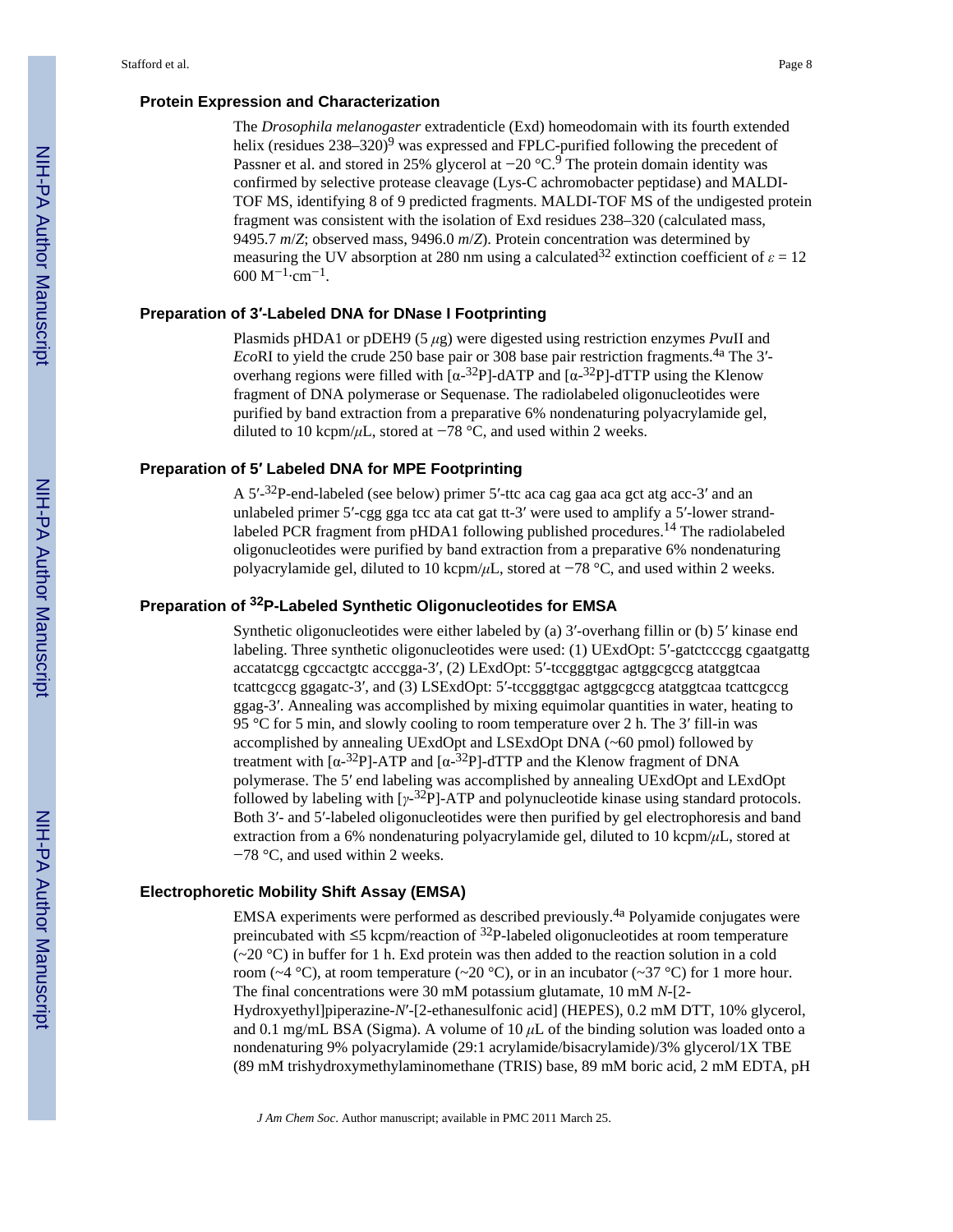8.3) 0.8 mm thick gel and developed at 180–190 V and 13–15 mA for 1.5 h pre-equilibrated to the same temperature in which the final Exd incubation was performed (i.e., 4, 20, or 37 °C). Gels were then dried and exposed to a phosphor screen overnight, which were scanned with a Molecular Dynamics 400S phosphorimager. All experiments were done at least in triplicate.

The amount of Exd bound to the DNA template, i.e., the apparent fractional occupancy (Θapp), was calculated from the measured intensity volumes of the shifted (*V*shifted) and the unshifted bands (*V*unshifted):

$$
\Theta_{app} = V_{shifted} / (V_{shifted} + V_{unshifted}) \tag{1}
$$

The data were then fit to the Hill equation:<sup>33</sup>

$$
\Theta_{\text{fit}} = \Theta_{\text{min}} + (\Theta_{\text{max}} - \Theta_{\text{min}}) \left[ \left( K_a^{\ n} [\text{Exd}]^n \right) / \left( 1 + K_a^{\ n} [\text{Exd}]^n \right) \right] \tag{2}
$$

where [Exd] is the Exd concentration,  $K_a$  is the equilibrium association constant,  $n$  is the Hill constant, and  $\Theta_{\text{min}}$  and  $\Theta_{\text{max}}$  are the experimentally determined  $\Theta_{\text{app}}$  values where binding is absent or maximally saturated, respectively. KaleidaGraph software was used to fit the data to eq 2 using a least-squares fitting procedure minimizing the difference between  $\Theta_{app}$  and  $\Theta_{fit}$  with  $K_a$ ,  $\Theta_{max}$ , and  $\Theta_{min}$  as the variable parameters. Fitting the data to eq 2 with free *n* did not increase the quality ( $R \ge 0.98$  in either case), so  $n = 1$  was kept for all analysis.

#### **Affinity Determination by Quantitative DNase I Footprinting**

Reactions were carried out in a volume of 400 *μ*L in aqueous TKMC buffer according to published protocols14 using a 3′ <sup>32</sup>P-labeled 250 base pair *Eco*RI/*Pvu*II restriction fragment of the plasmid pDEH9.4a Developed gels were imaged using storage phosphor autoradiography using a Molecular Dynamics 400S phosphorimager. Equilibrium association constants were determined as previously described.<sup>14</sup>

#### **MPE Footprinting in the Presence of Exd Protein**

MPE foot-printing was carried out in 40 *μ*L reaction volumes according to published procedures.<sup>14</sup> Reactions were carried out in a total volume of 40  $\mu$ L in aqueous TKMC buffer containing 10% glycerol using the 3′ <sup>32</sup>P-labeled 308 base pair *Eco*RI/*P*v*u*II restriction fragment of the plasmid pHDA1. DNA was preincubated with dimerizer overnight at 20 °C: 4 *μ*L of glycerol, 8 *μ*L of 5× TKMC, 22 *μ*L of DNA (20 kcpm), 4 *μ*L of dimerizer (10×). Exd protein (0.16  $\mu$ M, 1  $\mu$ L) was introduced, gently mixed, and the mixture was incubated for 30 min at 4 °C before digestion was initiated. Final concentrations were 25 mM TrisOAc, 10 mM NaCl, 100 *μ*M base pair carrier DNA (calf thymus), 10 mM DTT, 10  $μ$ M MPE  $\times$  FeSO<sub>4</sub>, 10% glycerol, pH 7.0. Cleavage reactions were stopped after 10 min.

#### **Acknowledgments**

This work was supported by the National Institute of Health (Research Grants to P.B.D. and A.Z.A). A DAAD postdoctoral fellowship (to H.D.A) is gratefully acknowledged. We thank Professor A. L. Aggarwal (Mount Sinai School of Medicine, New York) for a donation of the plasmid encoding the Exd DNA binding domain and Drs. P. Snow and G. Hathaway (Beckman Institute, California Institute of Technology) for technical assistance with protein expression, purification, and identification.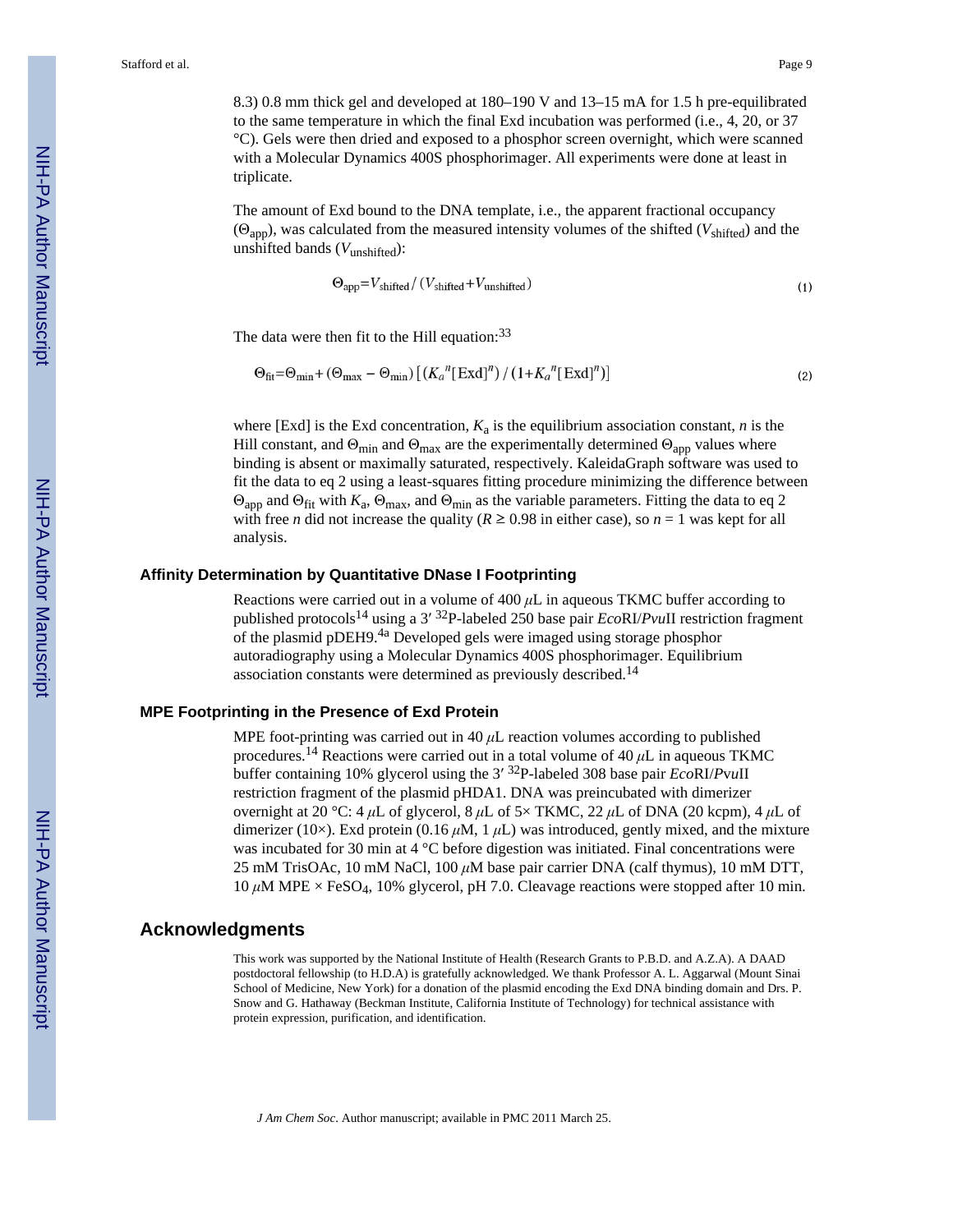## **References**

- (1). (a) Ptashne, M.; Gann, A. Genes & Signals. Cold Spring Harbor Laboratory Press; Plainview, NY: 2002. (b) Mammen M, Choi S-K, Whitesides GM. Angew. Chem., Int. Ed. 1998; 37:2754–2794. (c) Kiessling LL, Gestwicki JE, Strong LE. Curr. Opin. Chem. Biol. 2000; 4:696–703. [PubMed: 11102876] (d) Harmer NJ, Chirgadze D, Hyun Kim K, Pellegrini L, Blundell TL. Biophys. Chem. 2003; 100:545–553. [PubMed: 12646390]
- (2). Klemm JD, Schreiber SL, Crabtree GR. Annu. Rev. Immunol. 1998; 16:569–592. [PubMed: 9597142]
- (3). (a) Austin DJ, Crabtree GR, Schreiber SL. Curr. Biol. 1994; 1:131–136. (b) Farrar MA, Alberola-Ila J, Perlmutter RM. Nature. 1996; 383:178–181. [PubMed: 8774884] (c) Choi J, Chen J, Schreiber SL, Clardy J. Science. 1996; 273:239–242. [PubMed: 8662507] (d) Schreiber SL. Bioorg. Med. Chem. 1998; 6:1127–1152. [PubMed: 9784856] (e) Althoff EA, Cornish VW. Angew. Chem. 2002; 114:2433–2436.Angew. Chem., Int. Ed. 2002; 41:2327–2330.
- (4). (a) Arndt HD, Hauschild KE, Sullivan DP, Lake K, Dervan PB, Ansari AZ. J. Am. Chem. Soc. 2003; 125:13322–13323. [PubMed: 14583004] (b) Hauschild KE, Metzler RE, Arndt H-D, Moretti R, Raffaelle M, Dervan PB, Ansari AZ. Proc. Natl. Acad. Sci. U.S.A. 2005; 102:5008– 5013. [PubMed: 15781856] (c) Warren CL, Kratochvil NCS, Hauschild KE, Foister S, Brezinski ML, Dervan PB, Phillips GN Jr. Ansari AZ. Proc. Natl. Acad. Sci. U.S.A. 2006; 103:867–872. [PubMed: 16418267]
- (5). (a) Denison C, Kodadek T. Chem. Biol. 1998; 5:R129–R145. [PubMed: 9653545] (b) Ansari AZ, Mapp AK. Curr. Opin. Chem. Biol. 2002; 6:765–772. [PubMed: 12470729] (c) Arndt H-D. Angew. Chem., Int. Ed. 2006; 45:4552–4560.
- (6). Protein–protein dimerizers have been employed in engineered systems as a means for exercising external control of gene expression of exogenously introduced genes (ref 7).
- (7). (a) Pollock R, Clackson T. Curr. Opin. Biotechnol. 2002; 13:459–467. [PubMed: 12459338] (b) Minter AR, Brennan BB, Mapp AK. J. Am. Chem. Soc. 2004; 126:10504–10505. [PubMed: 15327284] (c) Liu B, Alluri PG, Yu P, Kodadek T. J. Am. Chem. Soc. 2005; 127:8254–8255. [PubMed: 15941237]
- (8). (a) Dervan PB. Bioorg. Med. Chem. 2001; 9:2215–2235. [PubMed: 11553460] (b) Dervan PB, Edelson BS. Curr. Opin. Struct. Biol. 2003; 13:284–299. [PubMed: 12831879]
- (9). (a) Passner JM, Ryoo HD, Shen LY, Mann RS, Aggarwal AK. Nature. 1999; 397:714–719. [PubMed: 10067897] (b) Piper DE, Batchelor AH, Chang CP, Cleary ML, Wolberger C. Cell. 1999; 96:587–597. [PubMed: 10052460] (c) LaRronde-LeBlanc NA, Wolberger C. Genes Dev. 2003; 17:2060–2072. [PubMed: 12923056]
- (10). (a) Peifer M, Wieschaus E. Genes Dev. 1990; 4:1209–1223. [PubMed: 1976570] (b) Chan SK, Jaffe L, Capovilla M, Botas J, Mann RS. Cell. 1994; 78:603–615. [PubMed: 7915199] (c) van Dijk MA, Murre C. Cell. 1994; 78:617–624. [PubMed: 7915200] (d) Mann RS, Chan SK. Trends Genet. 1996; 12:258–262. [PubMed: 8763497]
- (11). Duboule, D., editor. Guidebook to the Homeobox Genes. Oxford University Press; Oxford: 1994.
- (12). (a) Neuteboom STC, Peltenburg LTC, van Dijk MA, Murre C. Proc. Natl. Acad. Sci. U.S.A. 1995; 92:9166–9170. [PubMed: 7568094] (b) Knoepfler PS, Kamps MP. Mol. Cell. Biol. 1995; 15:5811–5819. [PubMed: 7565734] (c) Lu Q, Kamps MP. Mol. Cell. Biol. 1996; 16:1632–1640. [PubMed: 8657138] (d) Shanmugam K, Featherstone MS, Saragovi HU. J. Biol. Chem. 1997; 272:19081–19087. [PubMed: 9228093]
- (13). Shen WF, Chang CP, Rozenfeld S, Sauvageau G, Humphries RK, Lu M, Lawrence HJ, Cleary ML, Largman C. Nucleic Acids Res. 1996; 24:898–906. [PubMed: 8600458]
- (14). Trauger JW, Dervan PB. Methods Enzymol. 2001; 340:450–466. [PubMed: 11494863]
- (15). These affinities lie within 2-fold of those reported previously (ref 4a). The measured difference in binding affinity may be due to variation of Exd activities when using different protein preparations.
- (16). Marques MA, Doss RM, Urbach AR, Dervan PB. Helv. Chim. Acta. 2002; 85:4485–4517.
- (17). Although there are reports of "caging" effects in gel shifts (i.e., protein–DNA complexes with dissociation half-lives that are shorter than the time it takes to run a gel often form discrete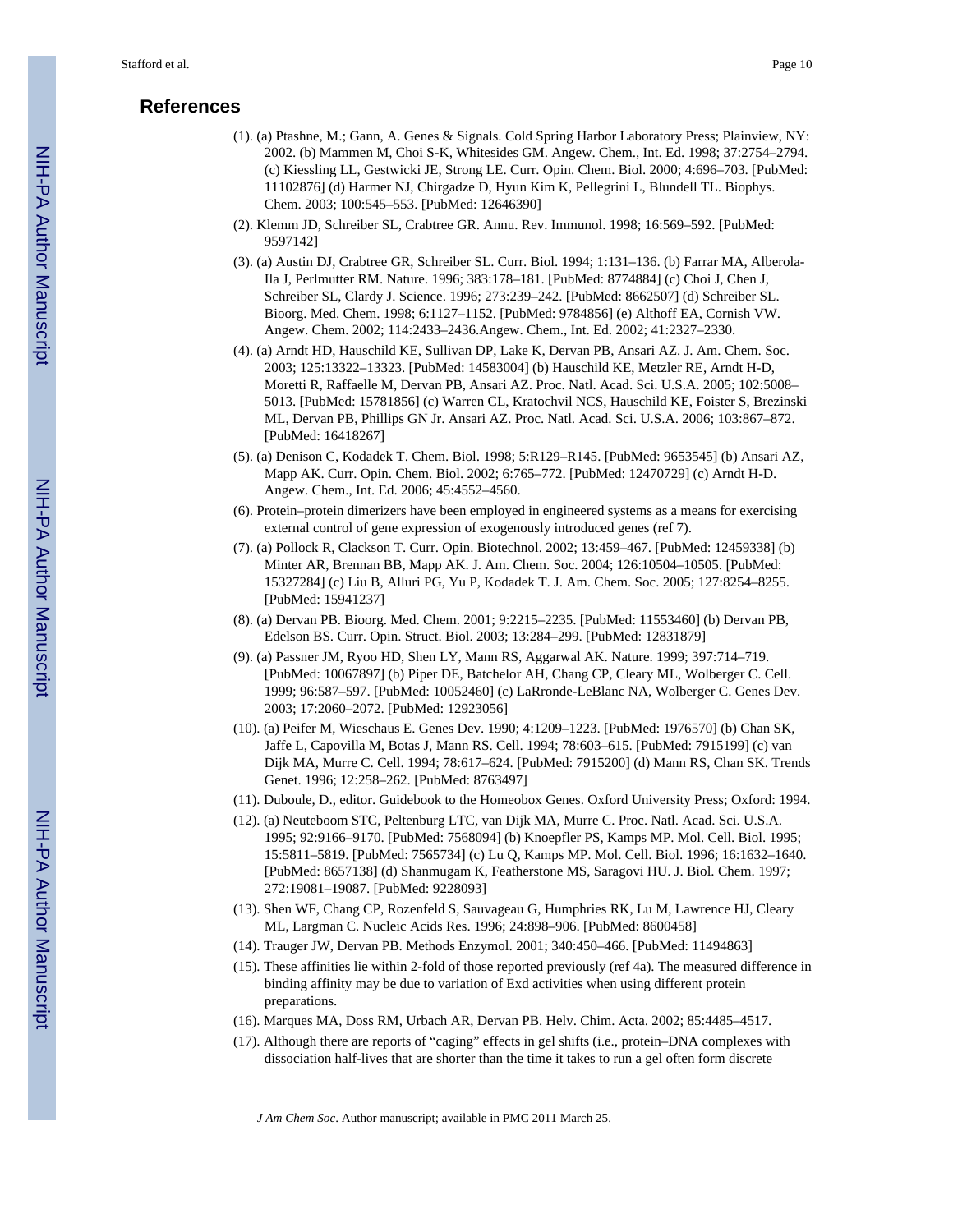supershifted bands) the experiments reported here have not been optimized to stabilize weak complexes. Under the conditions optimized for our initial dimerizer (**1**) the complex formed in the presence of  $2$  is not stable; thus, we do not make a definitive  $K_a$  assignment.

- (18). Gottesfeld JM, Melander C, Suto RK, Raviol H, Luger K, Dervan PB. J. Mol. Biol. 2001; 309:615–629. [PubMed: 11397084]
- (19). In earlier studies, we investigated the role of the linker that connects the polyamide to the peptide (ref 4b). We find that a substantial degree of variability in the linker length is tolerated at lower temperatures. At physiological temperatures, the longest linker tested confers a "switchlike" property on the protein–DNA dimerizer, in that it abolishes the ability of the YPWM moiety to recruit the natural transcription factor to DNA.
- (20). (a) Chakrabarti P, Janin J. Proteins. 2002; 47:334–343. [PubMed: 11948787] (b) Lo Conte L, Chothia C, Janin J. J. Mol. Biol. 1999; 285:2177–2198. [PubMed: 9925793]
- (21). Kielkopf CL, Baird EE, Dervan PD, Rees DC. Nat. Struct. Biol. 1998; 5:104–109. [PubMed: 9461074]
- (22). Lu XJ, Olson WK. Nucleic Acids Res. 2003; 31:5108–5121. [PubMed: 12930962]
- (23). The illustrative models shown in Figure 7 were created from the atomic coordinates for Exd (PDB code 18BI) and the polyamide (PDB code 365D) derived from the crystal structures and superimposed with a "Fit" algorithm on the DNA backbone using SwissPDB Viewer (ver. 3.7). The DNA coordinates were derived from 3DNA software using the Fiber program with ideal Bform DNA parameters and superimposed as above. The DNA and Ubx, except for the WM motif, from the previous structures were then deleted with SwissPDB Viewer. The linker between the polyamide and the WM, the *γ*-aminobutyric acid of the polyamide hairpin, and the N-terminal acetyl moiety were constructed and minimized using an augmented MM3 force field with all other coordinates locked using CAChe Workspace (ver. 6.1.10). Finally, the minor groove width was relaxed at the polyamide binding site through a short (<10 ps) MD simulation in CAChe on the bases GGTC and CCAG with all other coordinates locked.
- (24). (a) Kielkopf CL, White S, Szewczyk JW, Turner JM, Baird EE, Dervan PB, Rees DC. Science. 1998; 282:111–115. [PubMed: 9756473] (b) Kielkopf CL, Bremer RE, White S, Szewczyk JW, Turner JM, Baird EE, Dervan PB, Rees DC. J. Mol. Biol. 2000; 295:557–567. [PubMed: 10623546] (c) Suto RK, Edayathumangalam RS, White CL, Melander C, Gottesfeld JM, Dervan PB, Luger K. J. Mol. Biol. 2003; 326:371–380. [PubMed: 12559907] (d) Zhang Q, Dwyer TJ, Tsui V, Case DA, Cho JH, Dervan PB, Wemmer DE. J. Am. Chem. Soc. 2004; 126:7958–7966. [PubMed: 15212545] (e) Edayathumangalam RS, Weyermann P, Gottesfeld JM, Dervan PB, Luger K. Proc. Natl. Acad. Sci. U.S.A. 2004; 101:6864–6869. [PubMed: 15100411]
- (25). In a formal sense, dimerizers equipped with DNA and protein-binding surfaces could induce specific proximal interactions between DNA and proteins other than transcription factors, such as coactivators (ref 26) and DNA-modifying enzymes (ref 27).
- (26). (a) Kuznetsova S, Ait-Si-Ali S, Nagibneva I, Troalen F, Le Villain J, Harel-Bellan A, Svinarchuk F. Nucleic Acids Res. 1999; 27:3995–4000. [PubMed: 10497263] (b) Mapp AK, Ansari AZ, Ptashne M, Dervan PB. Proc. Natl. Acad. Sci. U.S.A. 2000; 97:3930–3935. [PubMed: 10760265] (c) Ansari AZ, Mapp AK, Nguyen DH, Dervan PB, Ptashne M. Chem. Biol. 2001; 8:583–592. [PubMed: 11410377] (d) Liu B, Han Y, Corey DR, Kodadek T. J. Am. Chem. Soc. 2002; 124:1838–1839. [PubMed: 11866581] (e) Stanojevic D, Young RA. Biochemistry. 2002; 41:7209–7216. [PubMed: 12044151] (f) Arora PS, Ansari AZ, Best TP, Ptashne M, Dervan PB. J. Am. Chem. Soc. 2002; 124:13067–13071. [PubMed: 12405833] (g) Liu B, Han Y, Ferdous A, Corey DR, Kodadek T. Chem. Biol. 2003; 10:909–916. [PubMed: 14583257] (h) Kwon Y, Arndt H-D, Mao Q, Choi Y, Kawazoe Y, Dervan PB, Uesugi M. J. Am. Chem. Soc. 2004; 126:15940– 15941. [PubMed: 15584709]
- (27). (a) Matteucci M, Lin K-Y, Huang T, Wagner R, Sternbach DD, Mehrotra M, Besterman JM. J. Am. Chem. Soc. 1997; 119:6939–6940. (b) Wang CC, Dervan PB. J. Am. Chem. Soc. 2001; 123:8657–8661. [PubMed: 11535069] (c) Arimondo PB, Bailly C, Boutorine AS, Ryabinin VA, Syniakov AN, Sun J-S, Garestier T, Helene C. Angew. Chem., Int. Ed. 2001; 40:3045–3048.
- (28). (a) Janssen S, Durussel T, Laemmli UK. Mol. Cell. 2000; 6:999–1011. [PubMed: 11106740] (b) Janssen S, Cuvier O, Muller M, Laemmli UK. Mol. Cell. 2000; 6:1013–1024. [PubMed: 11106741]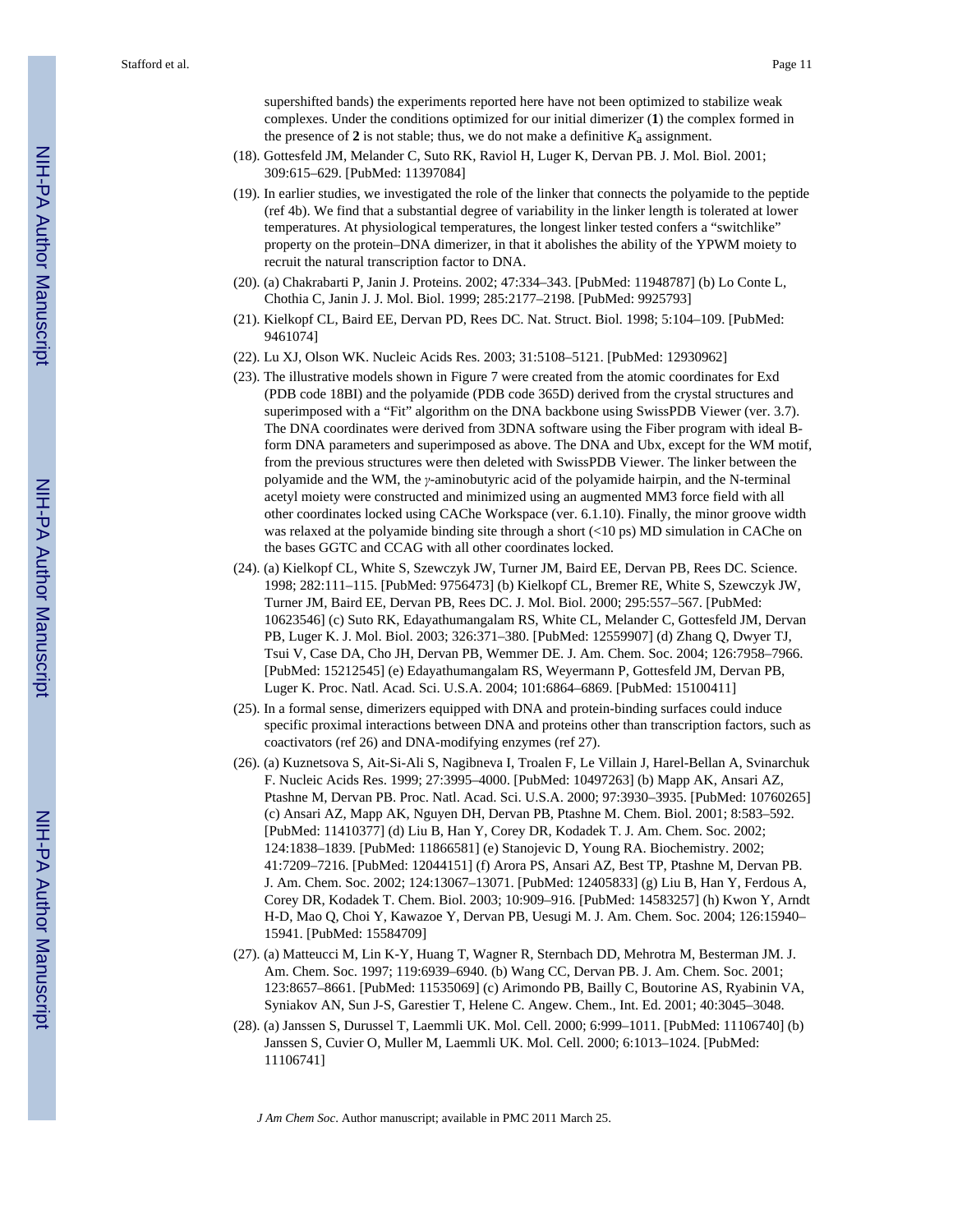- (29). Baird EE, Dervan PB. J. Am. Chem. Soc. 1996; 118:6141–6146.
- (30). Rucker VC, Foister S, Melander C, Dervan PB. J. Am. Chem. Soc. 2003; 125:1195–1202. [PubMed: 12553822]
- (31). Wellings DA, Atherton E. Methods Enzymol. 1997; 289:44–67. [PubMed: 9353717]
- (32). Gill SC, von Hippel PH. Anal. Biochem. 1989; 182:319–326. [PubMed: 2610349]
- (33). Cantor, CR.; Schimmel, PR. Biophysical Chemistry of Macromolecules, Part 3: The BehaVior of Biological Macromolecules. W.H. Freeman and Company; New York: 1980.
- (34). Delano, WL. The PyMOL Molecular Graphics System. DeLano Scientific; San Carlos, CA: 2002.<http://www.pymol.org>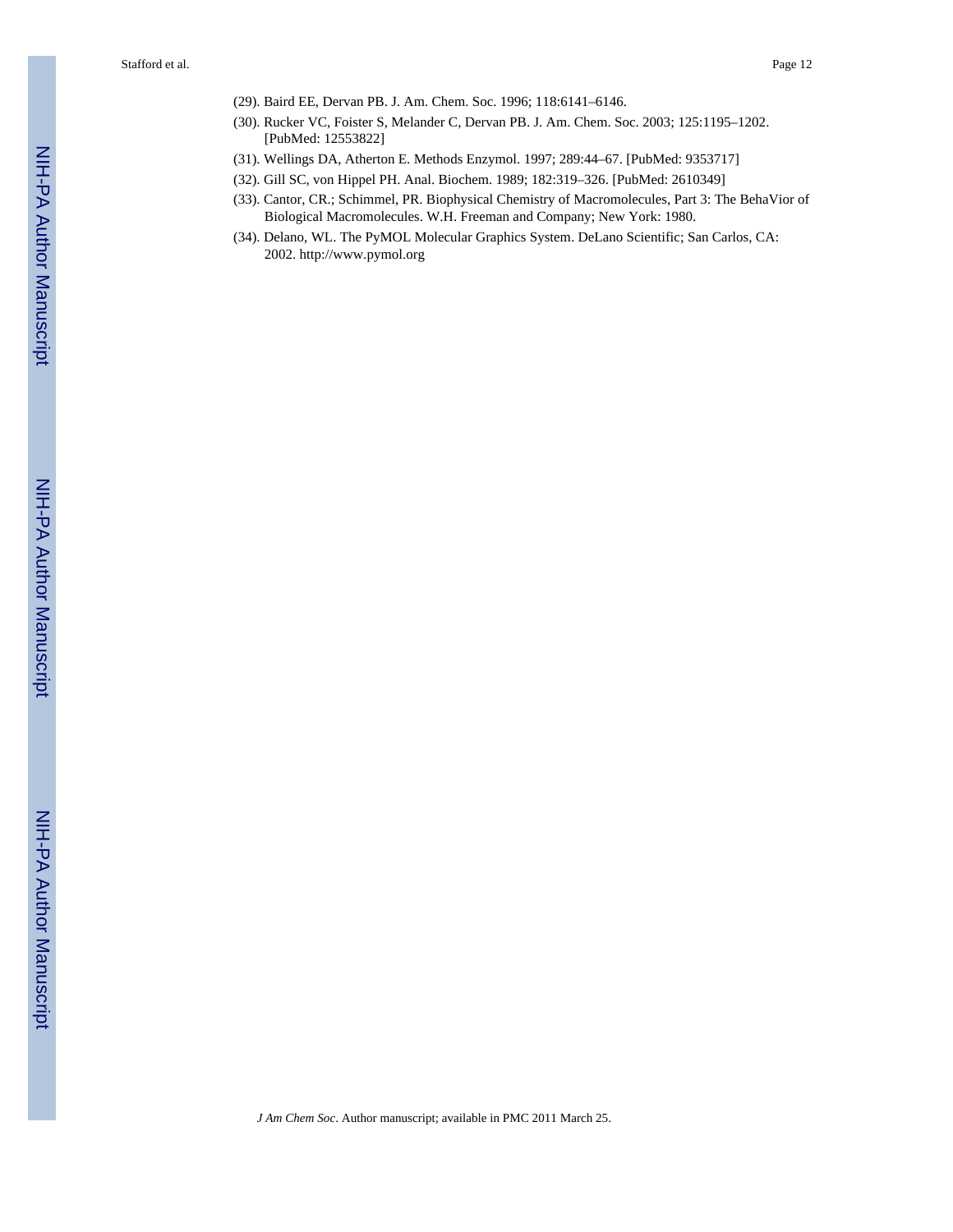

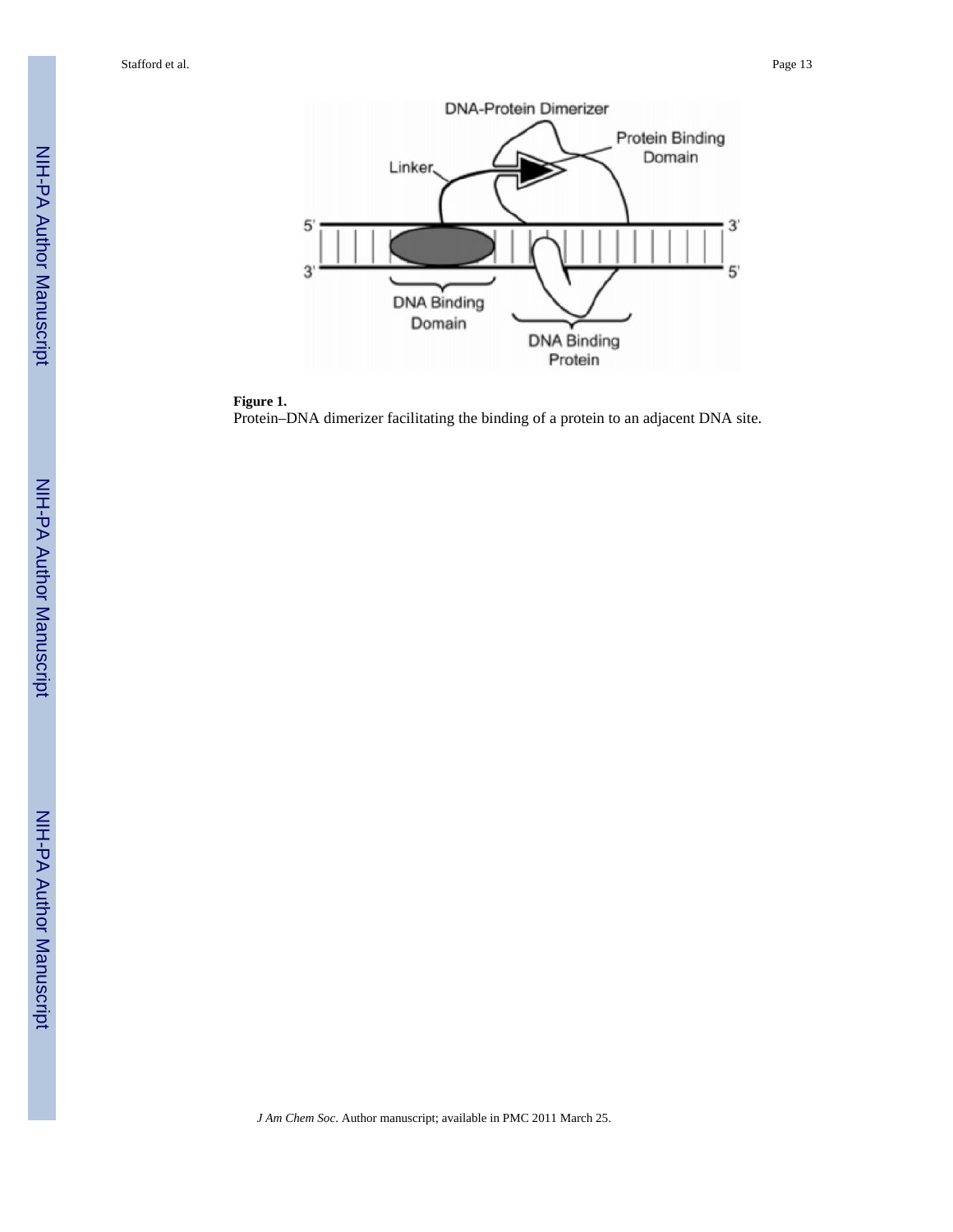

#### **Figure 2.**

(a) Dimerizer **1** structure. (b) (left) MPE footprint titration of conjugate **1** on a fragment of pHDA1 in the presence (40 nM, lanes 2–8) and absence of Exd protein (lanes 9–15) and 100 *μ*M base pair calf thymus DNA. Lane 1: Exd only (1 *μ*M). Lanes 2–8: 0.01, 0.03, 0.1, 0.3, 1, 3, 10 *μ*M conjugate **1** all with 40 nM Exd. Lanes 9–15: 0.01, 0.03, 0.1, 0.3, 1, 3, 10 *μ*M conjugate **1**. Lane 16: MPE standard. Lane 17: Intact DNA. Lane 18: G-sequencing lane. Lane 19: A-sequencing lane. (middle) MPE footprint titration of Exd in the presence of dimerizer **1** and 100 *μ*M base pair calf thymus DNA. Lanes 1–7: 0.01, 0.03, 0.1, 0.3, 1, 3, 10 *μ*M Exd all with 1 *μ*M conjugate **1**. Lane 8: G-sequencing lane. Lane 9: A-sequencing lane. (right) Sequence of fragment of pHDA1 used for MPE footprinting. (c) Structural model of dimerizer **1** in a complex with DNA and Exd. A key is shown below with a dimerizer balland-stick model which indicates where the MPE protection pattern was observed (filled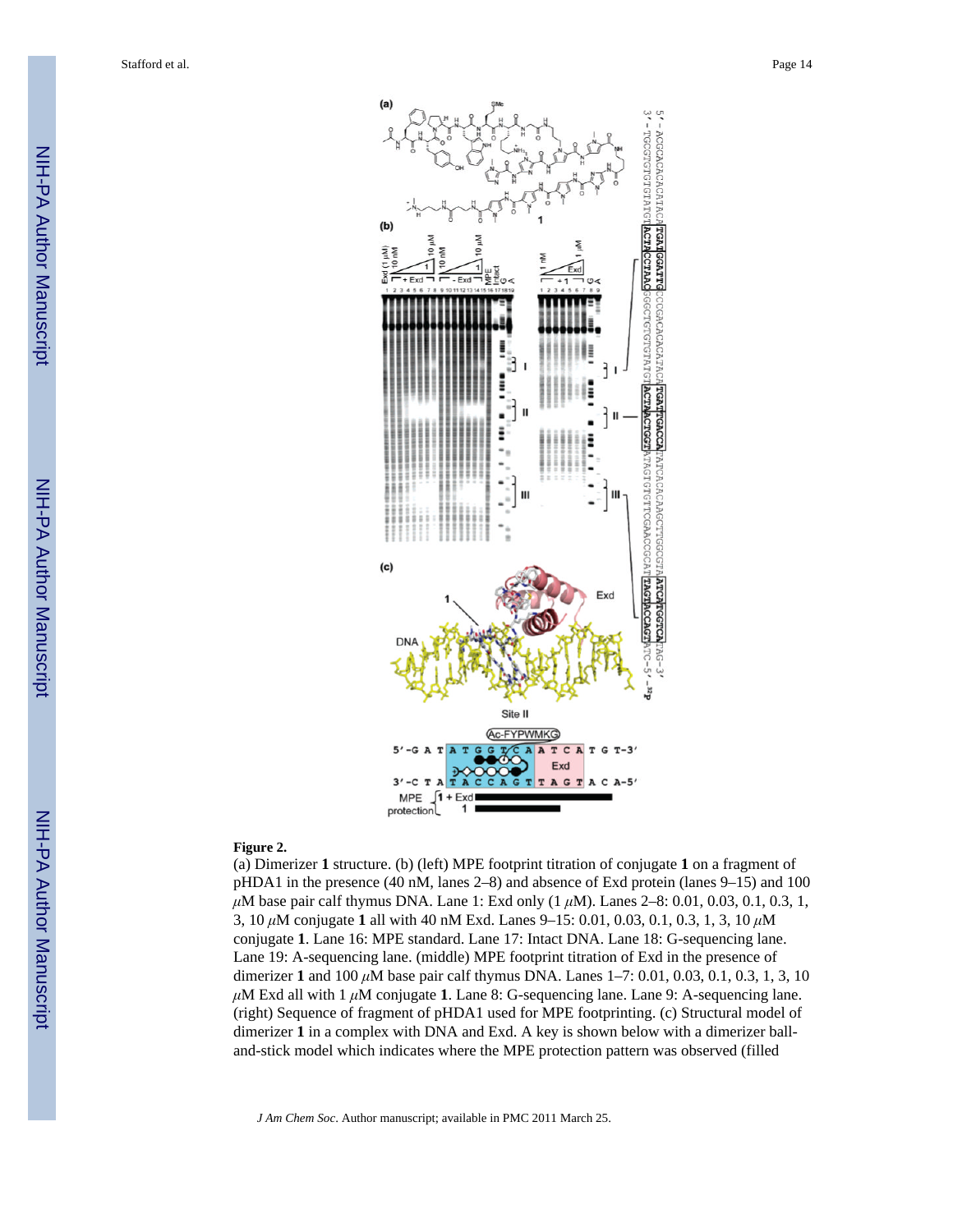circle = *N*-methylimidazole, empty circle = *N*-methylpyrrole, diamond = β-Ala, halfcircle with plus = *N,N*-dimethylaminopropylamine, half-circle = *γ*-aminobutyric acid).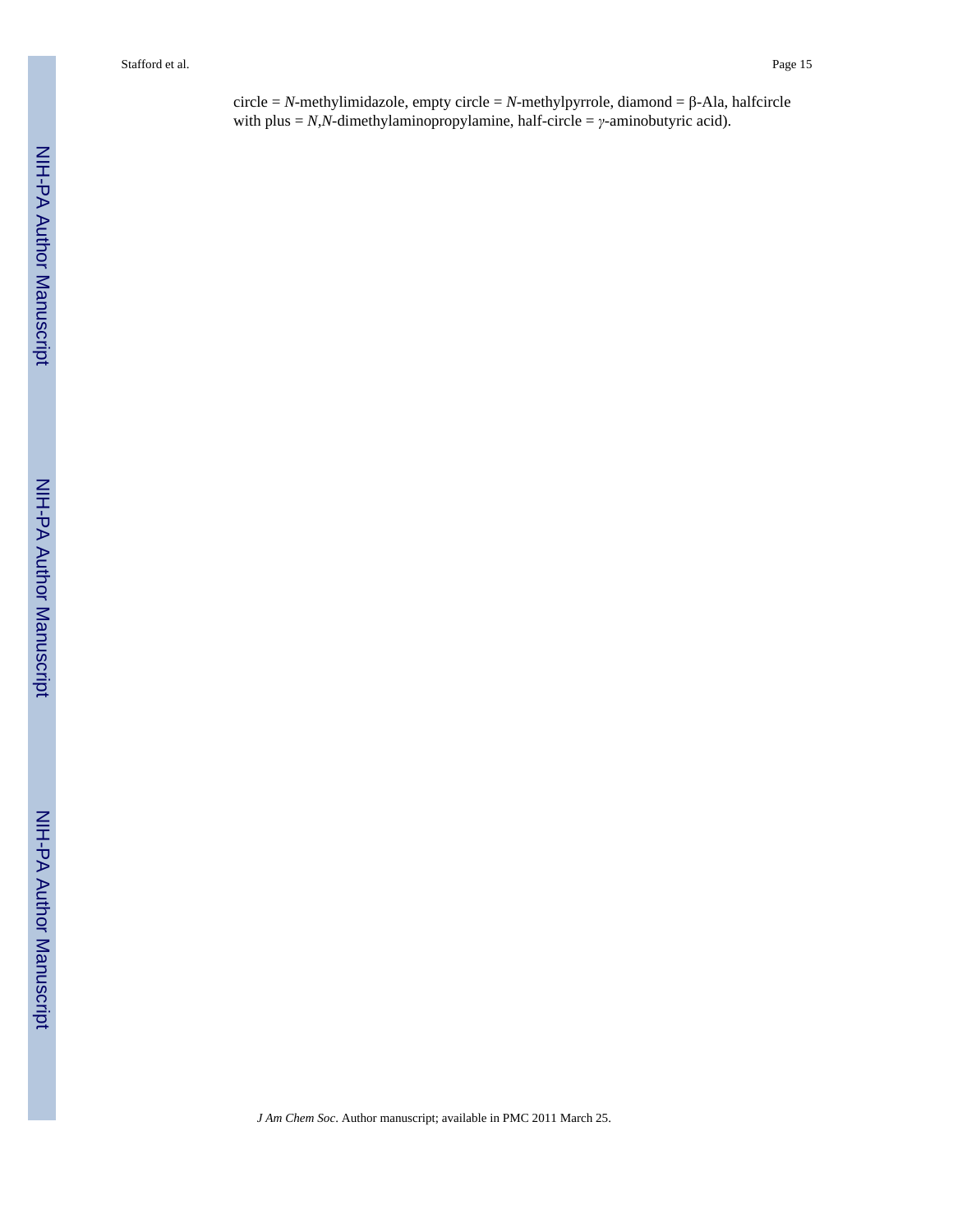viksjokar  $\phi\psi^{\dagger}$ .<br>1994-1994-1994-1994-1994-1 ျား<br>၂၀။ ၁၈။<br>၂၀။ ၁၁  $C_{\rm H8-10}$  $\mathcal{C}^{\text{mod}}$ dunga dungan ्<br>दक्कार  $\frac{C}{C_{\rm max}}$ o.<br>Cine

#### **Figure 3.**

Structures of compounds **2**–**22** and the synthesis of minimized polyamide–dipeptide conjugates **15**–**22**. i: **6** (R = H), HBTU, DMF, excess DIEA, room temperature, 1–3 h.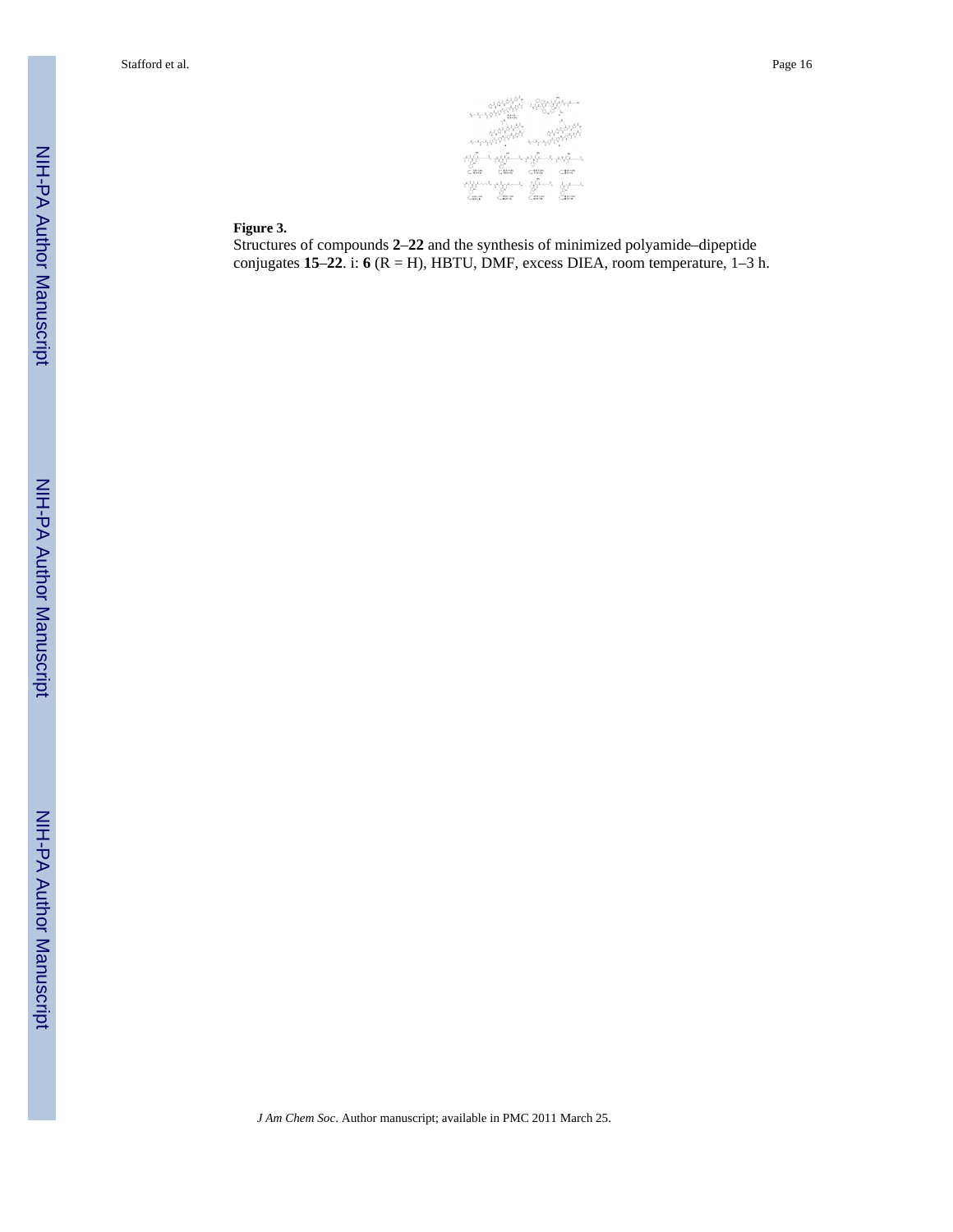

## **Figure 4.**

Representative gel shift assays at 4 °C all done in triplicate. Autoradiograms are shown for Exd titrations with a 47-base pair 32P-labeled dsDNA probe containing both Exd (underlined) and dimerizer binding sites (5′-TGATTGACCA-3′). (a) The upper left image shows increasing concentrations of Exd only from left to right at 100 pM, 500 pM, 1 nM, 5 nM, 10 nM, 50 nM, 100 nM, 500 nM, and 1 *μ*M. In all other experiments the indicated compound was applied at 50 nM, and increasing concentrations of Exd were studied from left to right: 10 pM, 50 pM, 100 pM, 500 pM, 1 nM, 5 nM, 10 nM, 50 nM, and 100 nM. The upper band consists of the Exd–dimerizer–DNA complex, while the lower band consists of the dimerizer–DNA complex. (b) Isotherms for Exd binding at 4 °C organized into groups.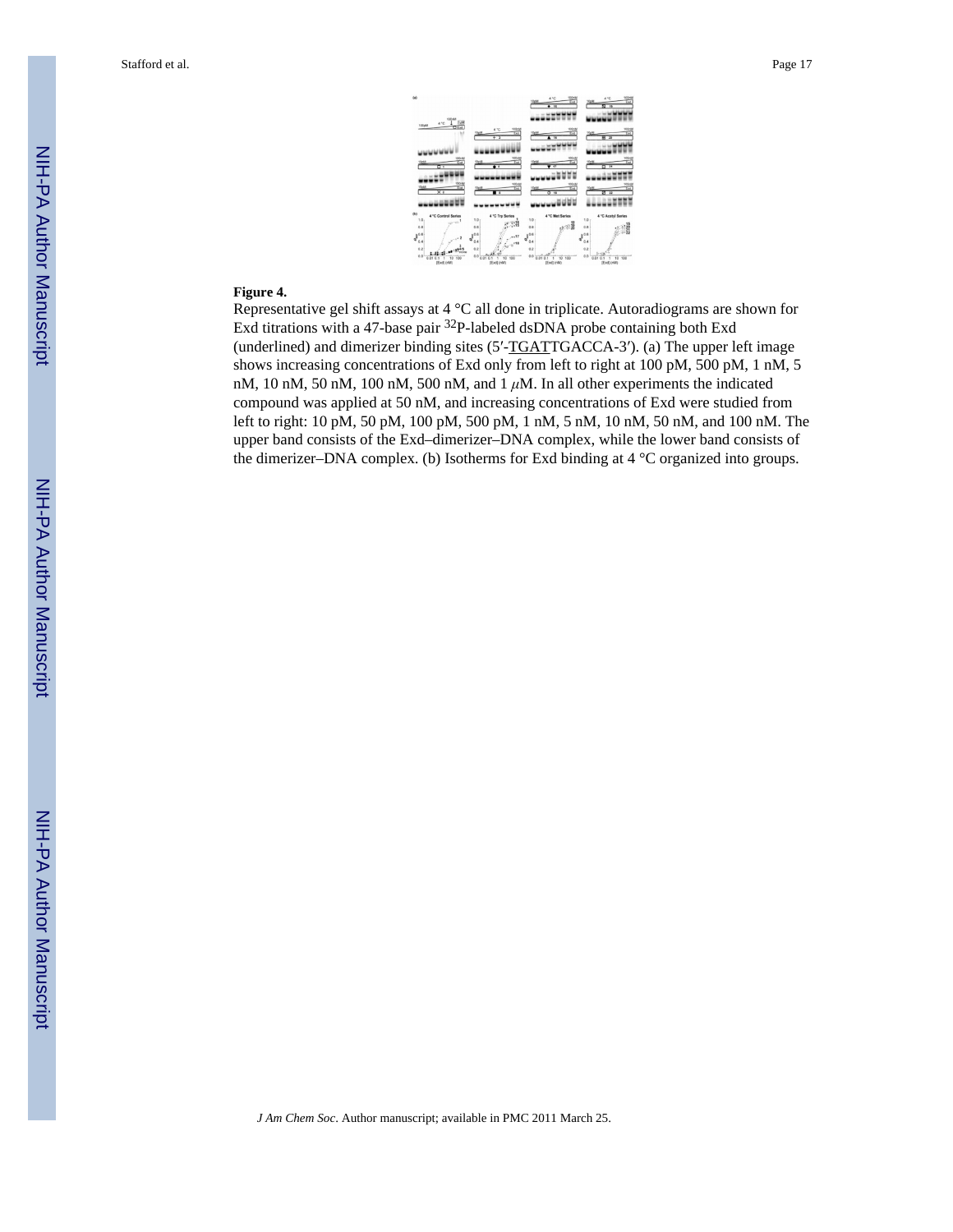

#### **Figure 5.**

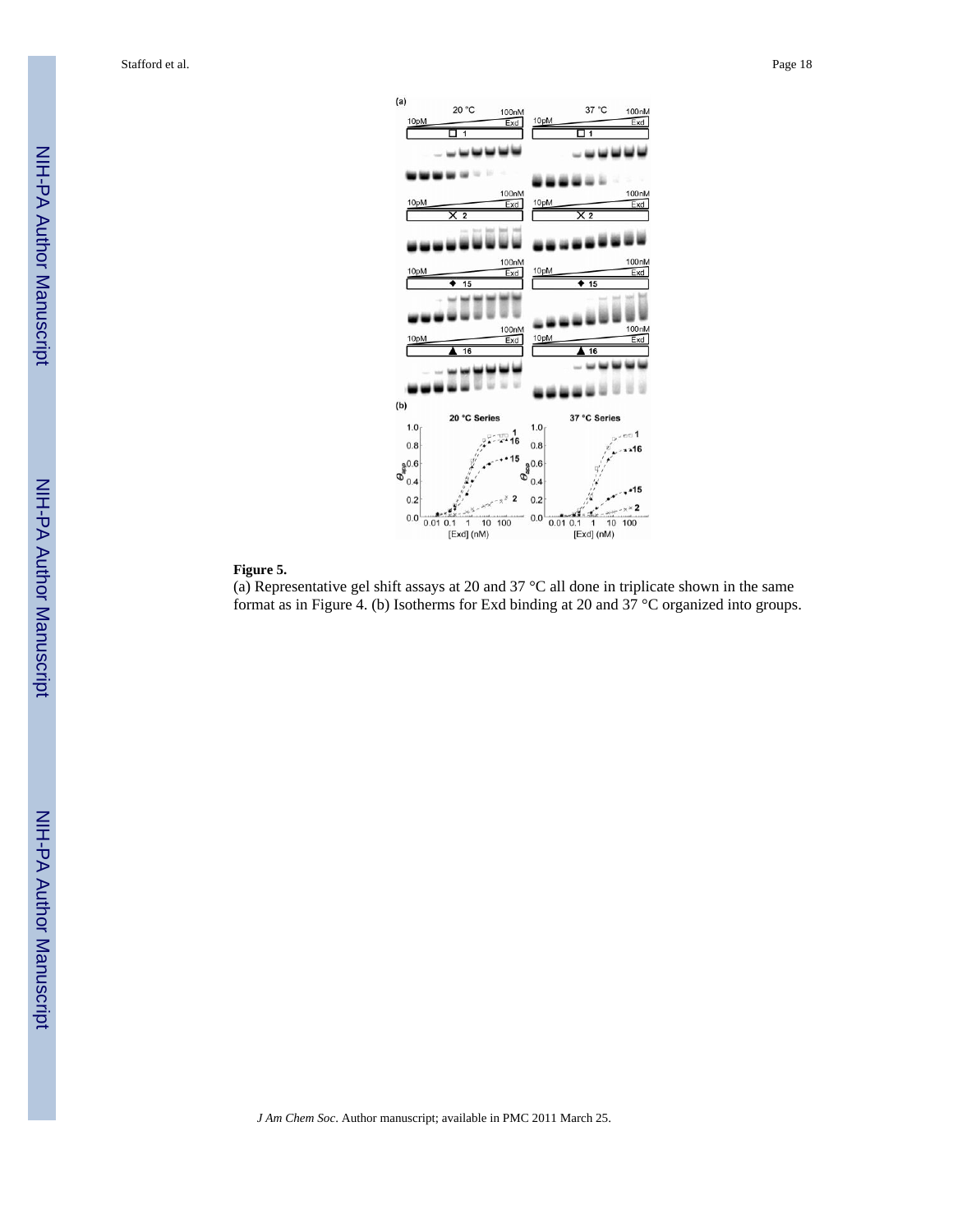

#### **Figure 6.**

Quantitative DNase I footprinting titration of minimized dimerizer **15** on a restriction fragment containing a match site IV (5′-TGGTCA-3′) and three mismatch sites I–III, (5′- AG**C**TCA-3′), (5′-TGG**G**CA-3′), and (5′-TGG**C**CA-3′), respectively. The analyzed binding site locations are indicated by square brackets and correlated to the sequence on the left. Lane 1–13: 500, 200, 100, 50, 20, 10, 5, 2, 1, 0.5, 0.2, 0.1, and 0.050 nM of compound **15**. Lane 14: Intact DNA. Lane 15: A-sequencing lane. Lane 16: G-sequencing lane. Lane 17: DNase I standard. The isotherms for binding to sites I ( $\times$ ), III ( $\blacksquare$ ), and IV ( $\circ$ ) are shown below.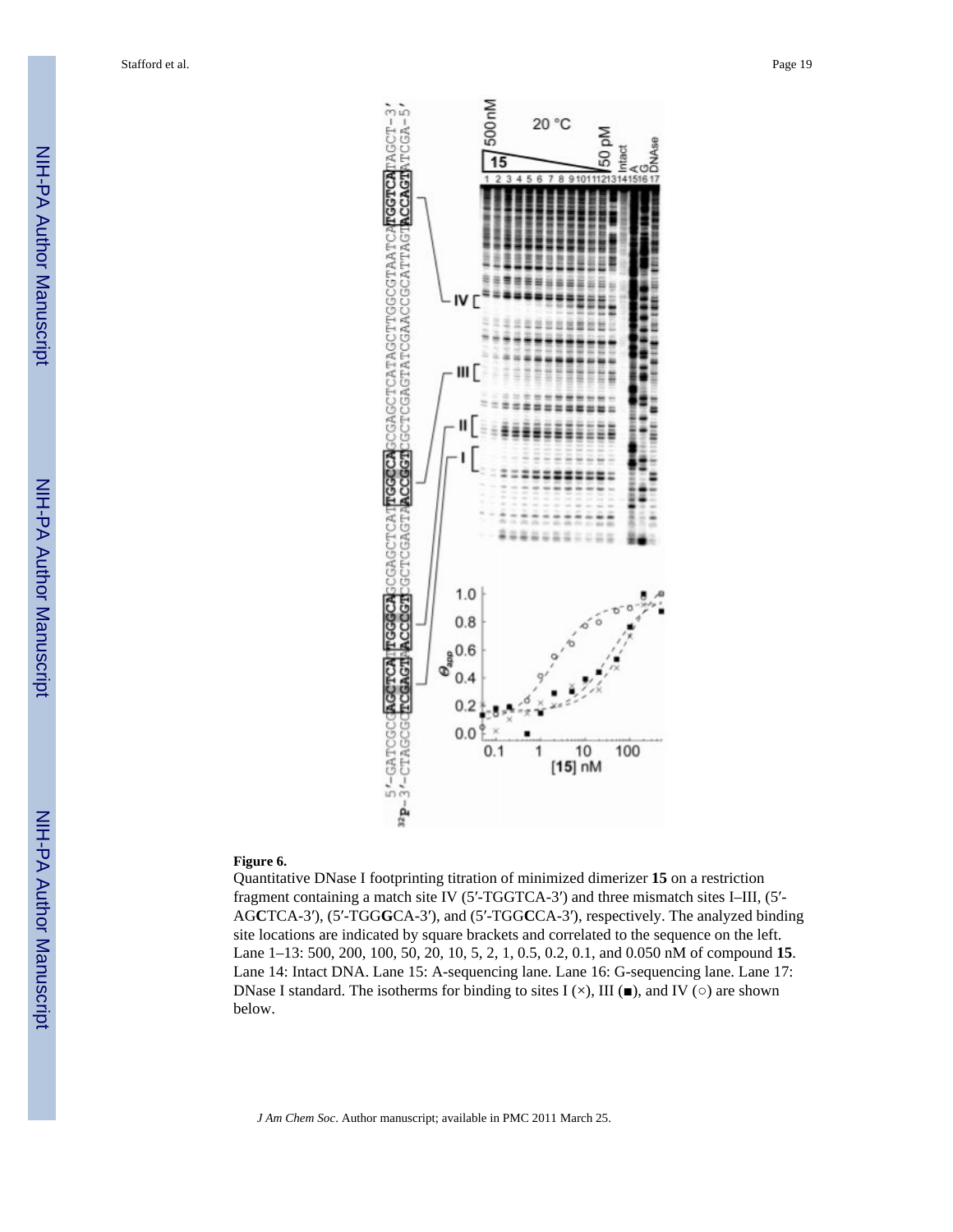

Lys57

DN/

 $(a)$ 

 $(b)$ 

dimerizer 15

model



#### **Figure 7.**

(a) Model of the protein–DNA dimerizer **15** (sticks) bound to the minor groove of DNA (yellow cartoon and surface) adjacent to the recruited major groove-binding Exd homeodomain (pink cartoon and surface). Attached by a linker to a polyamide pyrrole residue, the Ac–WM–dipeptide protein-binding domain of **15** projects out of the DNA minor groove and interacts with the Exd binding pocket. (b) Closer view of the modeled interaction of **15** (sticks), Exd (transparent red surface), and DNA (transparent yellow surface) centered on the Exd binding pocket. Select Exd homeodomain residues are numbered (ref 9a) (white = carbon; dark blue = nitrogen; red = oxygen). Images were generated using PyMOL (ref 34). (c) Modeled interaction of **16**, Exd, and DNA with same color coding as in panel b.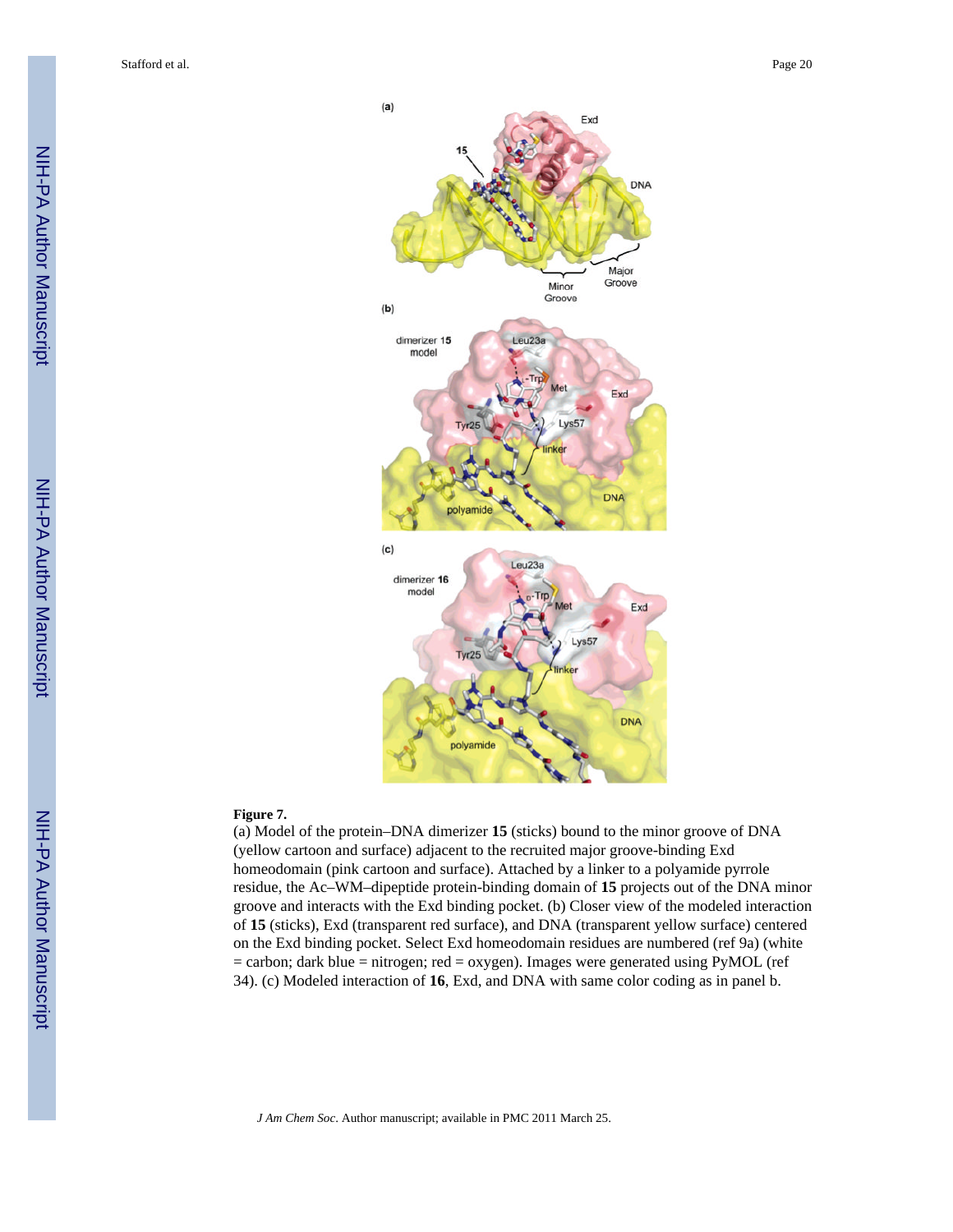#### **Table 1**

Exd–DNA–Dimerizer Stabilities at 4 °C

| compd | $K_{\rm o}$ of Exd<br>$10^9 \,\mathrm{M}^{-1}$ l $^a$ | $\Theta_{\text{ max}}^{\qquad b}$ |
|-------|-------------------------------------------------------|-----------------------------------|
| 1     | $1.5 + 0.3$                                           | $0.93 + 0.01$                     |
| 15    | $0.7 + 0.2$                                           | $0.84 + 0.06$                     |
| 16    | $1.0 + 0.2$                                           | $0.91 + 0.03$                     |
| 19    | $0.6 + 0.1$                                           | $0.84 + 0.04$                     |
| 20    | $0.5 + 0.2$                                           | $0.77 + 0.08$                     |
| 21    | $0.7 + 0.1$                                           | $0.71 + 0.10$                     |
| 22    | $0.7 + 0.1$                                           | $0.65 + 0.07$                     |

*a*Mean of ≥3 titrations of Exd at 50 nM compound. Data have been fit to a Hill equation with *n* = 1 (*R* > 0.98).

*b* Determined at least three times at 100 nm Exd and 50 nm dimerizer.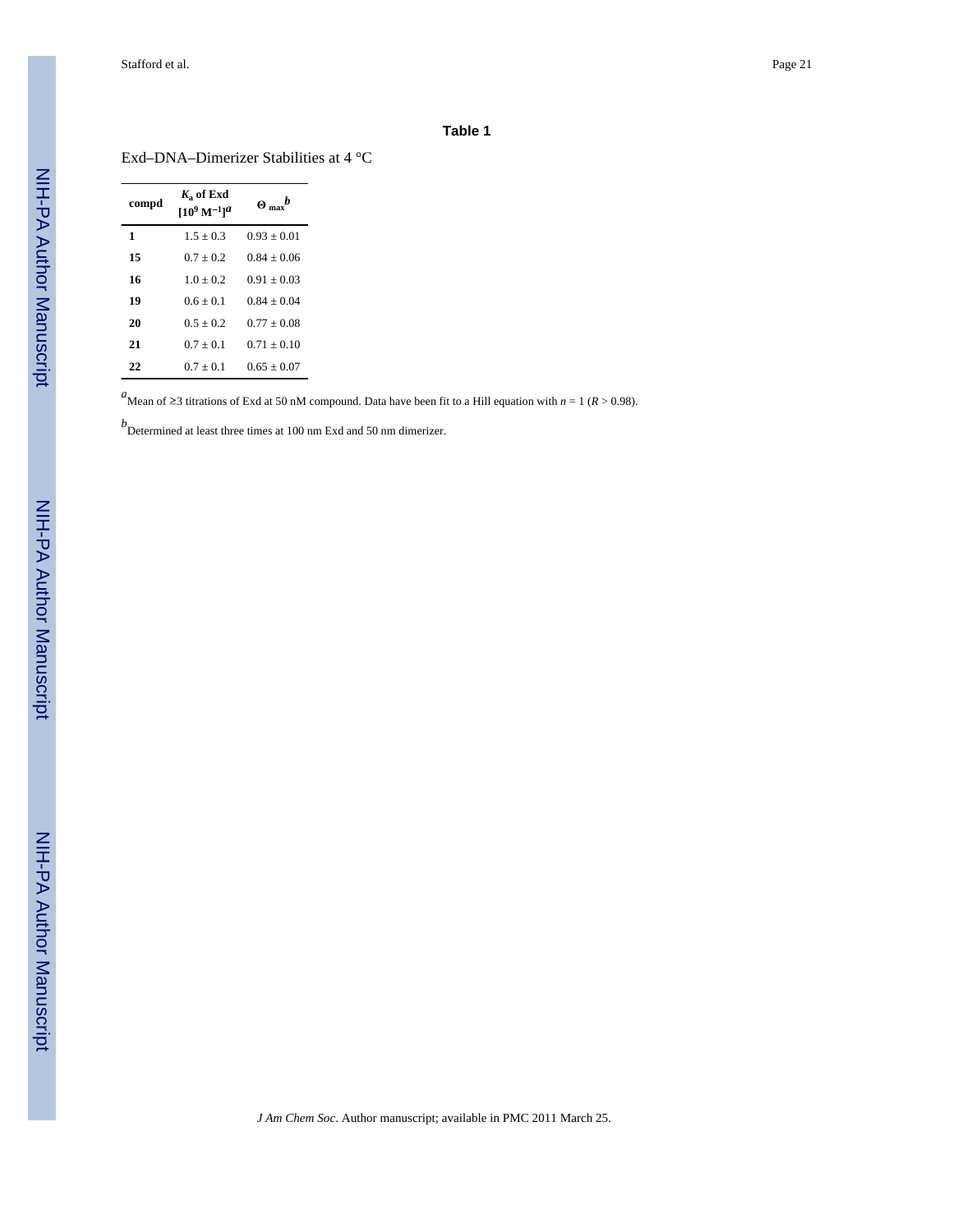#### **Table 2**

Exd–DNA–Dimerizer Stabilities at 20 and 37 °C

| compd | $K_a$ of Exd<br>$[10^9 \text{ M}^{-1}]$ at 20 °C <sup>a</sup> | $\Theta_{\text{max}}$<br>at 20 $\degree$ C <sup>b</sup> | $K_a$ of Exd<br>$[10^9 \text{ M}^{-1}]$ at 37 °C <sup><i>a</i></sup> | $\Theta_{\text{max}}$<br>at 37 °C $^b$ |
|-------|---------------------------------------------------------------|---------------------------------------------------------|----------------------------------------------------------------------|----------------------------------------|
|       | $1.9 + 0.2$                                                   | $0.91 \pm 0.01$                                         | $1.1 + 0.2$                                                          | $0.91 \pm 0.02$                        |
| 15    | $1.3 \pm 0.1$                                                 | $0.65 \pm 0.11$                                         | c                                                                    | $0.30 \pm 0.12$                        |
| 16    | $1.7 + 0.1$                                                   | $0.86 \pm 0.02$                                         | $0.9 + 0.1$                                                          | $0.75 \pm 0.06$                        |

*a*Mean of ≥3 titrations of Exd at 50 nM compound. Data have been fit to a Hill equation with *n* = 1 (*R* > 0.99).

*b* Determined at least three times at 100 nm Exd and 50 nm dimerizer.

 $c$ <br>
Not determined because no stable complex was detected (i.e., mean Θ<sub>max</sub>  $\leq$  0.5).